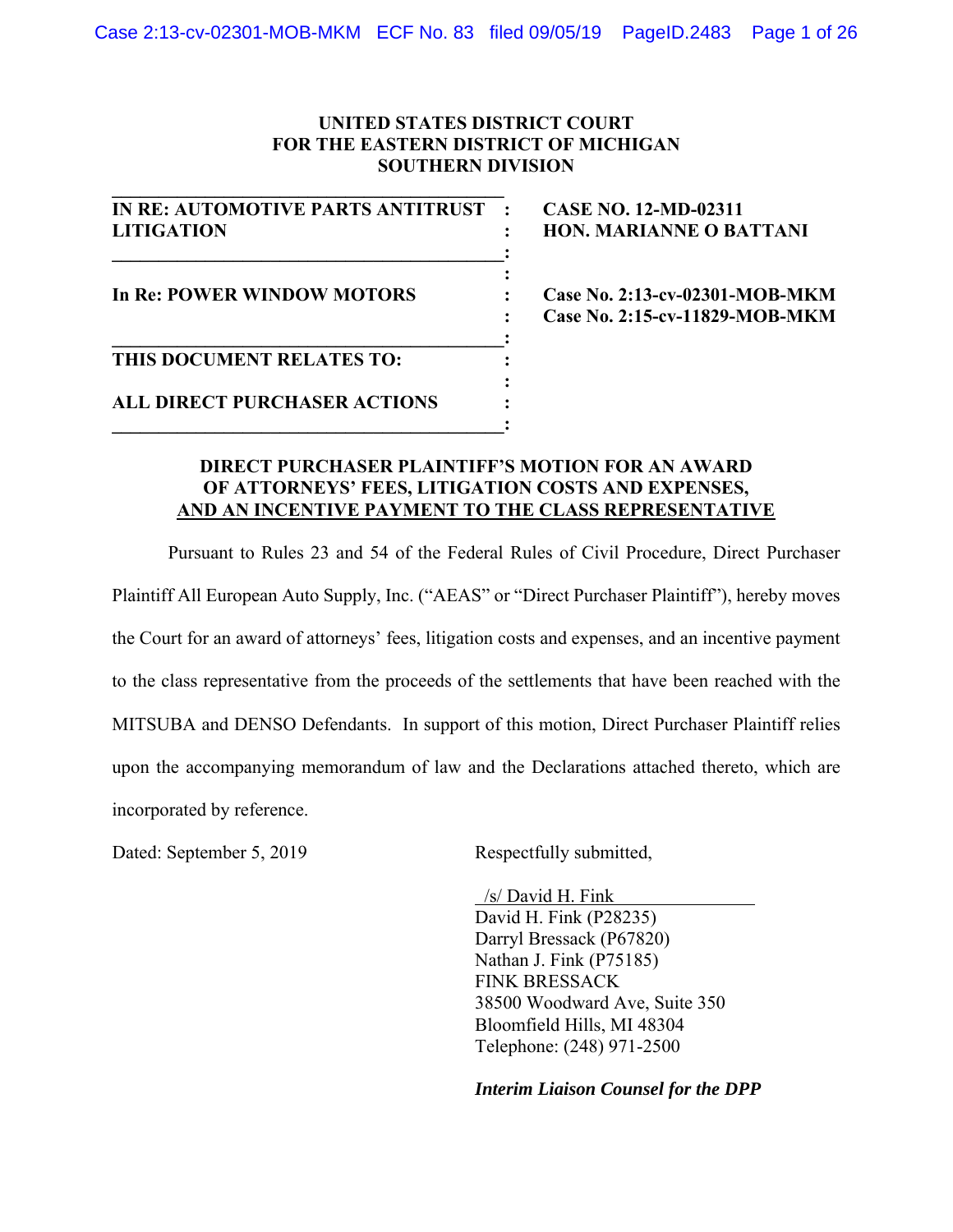Steven A. Kanner William H. London Michael E. Moskovitz FREED KANNER LONDON & MILLEN LLC 2201 Waukegan Road, Suite 130 Bannockburn, IL 60015 Telephone: (224) 632-4500

Gregory P. Hansel Randall B. Weill Michael S. Smith PRETI, FLAHERTY, BELIVEAU & PACHIOS LLP One City Center, P.O. Box 9546 Portland, ME 04112-9546 Telephone: (207) 791-3000

Joseph C. Kohn William E. Hoese Douglas A. Abrahams KOHN, SWIFT & GRAF, P.C. 1600 Market Street, Suite 2500 Philadelphia, PA 19103 Telephone: (215) 238-1700

Eugene A. Spector William G. Caldes Jeffrey L. Spector SPECTOR ROSEMAN & KODROFF, P.C. 2001 Market Street, Suite 3420 Philadelphia, PA 19103 Telephone: (215) 496-0300

## *Interim Co-Lead Counsel for the Direct Purchaser Plaintiff*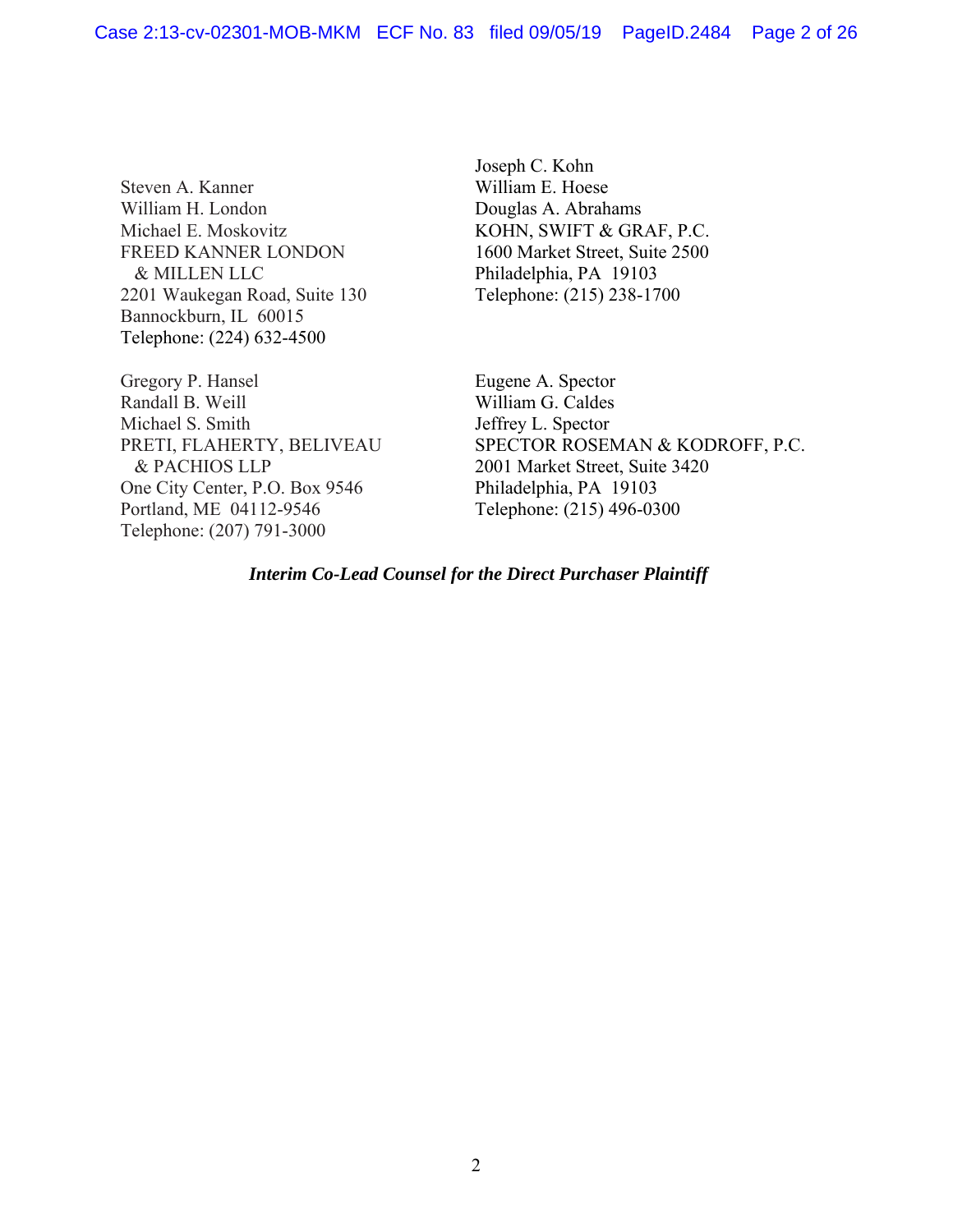## **UNITED STATES DISTRICT COURT FOR THE EASTERN DISTRICT OF MICHIGAN SOUTHERN DIVISION**

**IN RE: AUTOMOTIVE PARTS ANTITRUST : CASE NO. 12-MD-02311 LITIGATION : HON. MARIANNE O BATTANI**   $\mathbf{I} = \mathbf{I} \mathbf{I}$ *x*  $\mathbf{r}$   $\mathbf{r}$   $\mathbf{r}$   $\mathbf{r}$   $\mathbf{r}$   $\mathbf{r}$   $\mathbf{r}$   $\mathbf{r}$   $\mathbf{r}$   $\mathbf{r}$   $\mathbf{r}$   $\mathbf{r}$   $\mathbf{r}$   $\mathbf{r}$   $\mathbf{r}$   $\mathbf{r}$   $\mathbf{r}$   $\mathbf{r}$   $\mathbf{r}$   $\mathbf{r}$   $\mathbf{r}$   $\mathbf{r}$   $\mathbf{r}$   $\mathbf{r}$  In Re: POWER WINDOW MOTORS : Case No. 2:13-cv-02301-MOB-MKM  $\mathbf{I} = \mathbf{I} \mathbf{I}$ **THIS DOCUMENT RELATES TO: :**  *x*  $\mathbf{r}$   $\mathbf{r}$   $\mathbf{r}$   $\mathbf{r}$   $\mathbf{r}$   $\mathbf{r}$   $\mathbf{r}$   $\mathbf{r}$   $\mathbf{r}$   $\mathbf{r}$   $\mathbf{r}$   $\mathbf{r}$   $\mathbf{r}$   $\mathbf{r}$   $\mathbf{r}$   $\mathbf{r}$   $\mathbf{r}$   $\mathbf{r}$   $\mathbf{r}$   $\mathbf{r}$   $\mathbf{r}$   $\mathbf{r}$   $\mathbf{r}$   $\mathbf{r}$  **ALL DIRECT PURCHASER ACTIONS : \_\_\_\_\_\_\_\_\_\_\_\_\_\_\_\_\_\_\_\_\_\_\_\_\_\_\_\_\_\_\_\_\_\_\_\_\_\_\_\_\_\_:** 

**\_\_\_\_\_\_\_\_\_\_\_\_\_\_\_\_\_\_\_\_\_\_\_\_\_\_\_\_\_\_\_\_\_\_\_\_\_\_\_\_\_\_** 

 **: Case No. 2:15-cv-11829-MOB-MKM** 

## **DIRECT PURCHASER PLAINTIFF'S MEMORANDUM IN SUPPORT OF ITS MOTION FOR AN AWARD OF ATTORNEYS' FEES, LITIGATION COSTS AND EXPENSES, AND AN INCENTIVE PAYMENT TO THE CLASS REPRESENTATIVE**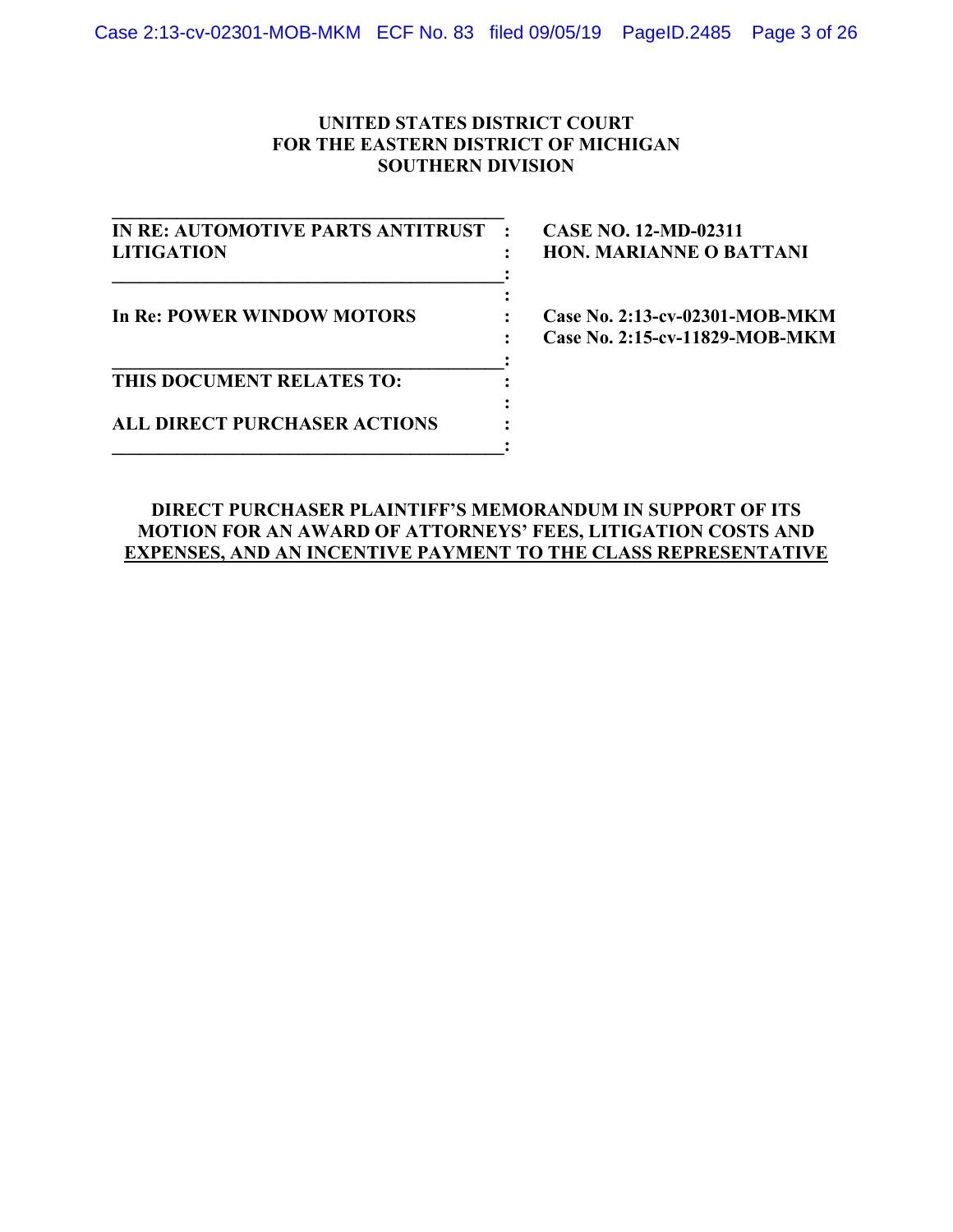# **TABLE OF CONTENTS**

|       |           |                  | STATEMENT OF CONTROLLING OR MOST APPROPRIATE AUTHORITIES  iii                                                                               |
|-------|-----------|------------------|---------------------------------------------------------------------------------------------------------------------------------------------|
|       |           |                  |                                                                                                                                             |
| I.    |           |                  |                                                                                                                                             |
| II.   |           |                  | BACKGROUND AND SUMMARY OF WORK PERFORMED TO DATE 1                                                                                          |
| III.  |           |                  |                                                                                                                                             |
|       | A.        |                  | THE PERCENTAGE-OF-THE-RECOVERY METHOD PREVIOUSLY<br>EMPLOYED BY THE COURT IN THIS MDL IS APPROPRIATE FOR                                    |
|       | <b>B.</b> |                  | THE REQUESTED FEE CONSTITUTES A FAIR AND REASONABLE                                                                                         |
|       | C.        |                  | THE FACTORS IDENTIFIED BY THE SIXTH CIRCUIT SUPPORT                                                                                         |
|       |           | 1.               | DPP COUNSEL OBTAINED A VALUABLE BENEFIT FOR                                                                                                 |
|       |           | 2.               | THE VALUE OF THE SERVICES ON AN HOURLY BASIS<br>CONFIRMS THAT THE REQUESTED                                                                 |
|       |           | 3.               | THE REQUESTED FEE IS FAIR AND REASONABLE GIVEN<br>THE REAL RISK THAT DPP COUNSEL COULD HAVE<br>RECEIVED NO COMPENSATION FOR THEIR EFFORTS 9 |
|       |           | $\overline{4}$ . | SOCIETY HAS AN IMPORTANT STAKE IN THIS LAWSUIT<br>AND IN AN AWARD OF REASONABLE ATTORNEYS'                                                  |
|       |           | 5.               | THE COMPLEXITY OF THIS CASE SUPPORTS THE                                                                                                    |
|       |           | 6.               |                                                                                                                                             |
| V.    |           |                  | THE COURT SHOULD AUTHORIZE INTERIM LEAD COUNSEL TO                                                                                          |
| VI.   |           |                  | REIMBURSEMENT OF LITIGATION COSTS AND EXPENSES  13                                                                                          |
| VII.  |           |                  | AN AWARD OF AN INCENTIVE PAYMENT TO THE CLASS                                                                                               |
| VIII. |           |                  |                                                                                                                                             |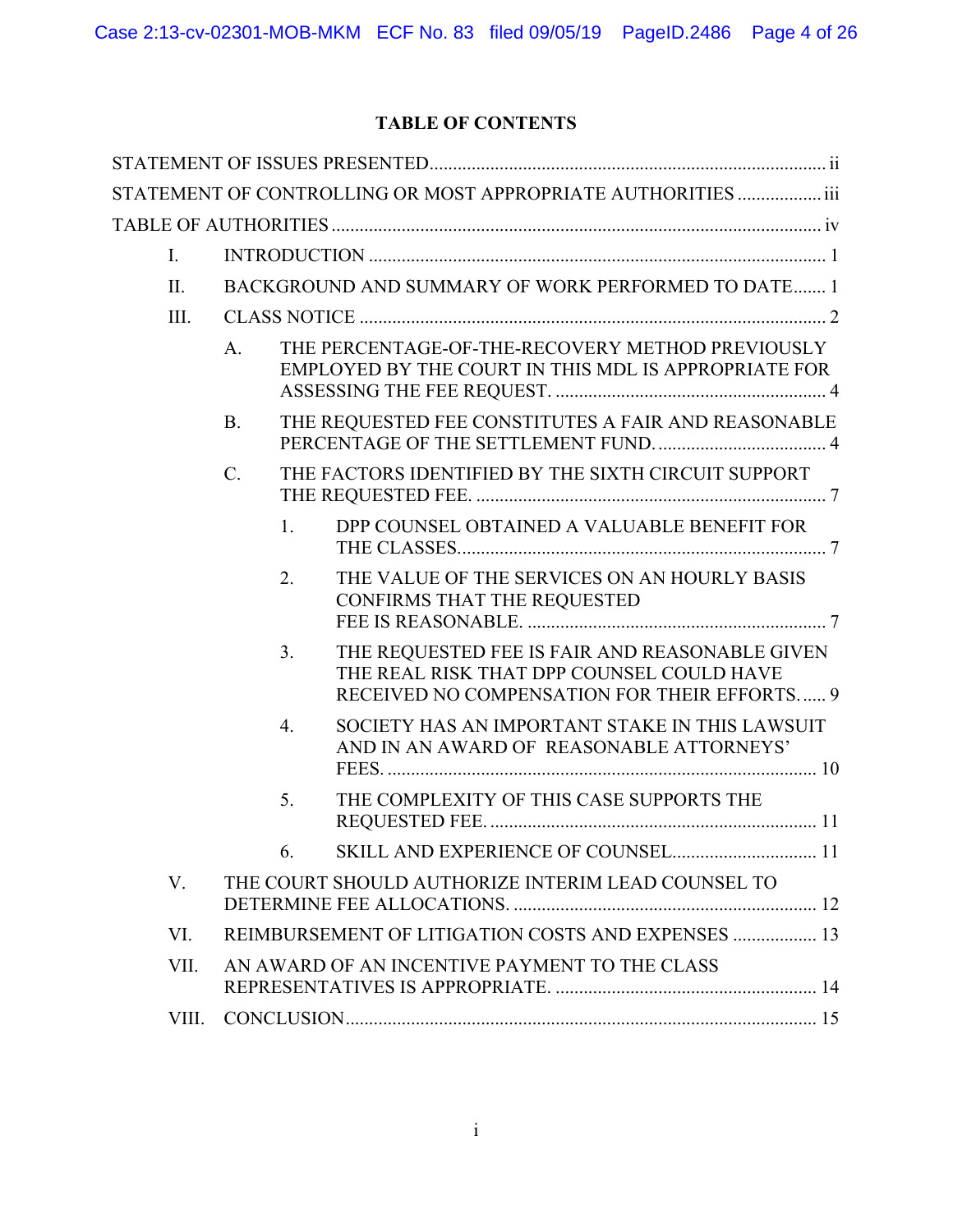## **STATEMENT OF ISSUES PRESENTED**

- 1. Should the Court award Direct Purchaser Plaintiff's Counsel attorneys' fees of 30% of the MITSUBA and DENSO settlement funds after deduction of litigation costs and expenses? Suggested Answer: Yes.
- 2. Should the Court award Direct Purchaser Plaintiff's Counsel litigation costs and expenses from the settlement funds? Suggested Answer: Yes.
- 3. Should the Court allow an incentive payment to the Class Representative from the settlement funds?

Suggested Answer: Yes.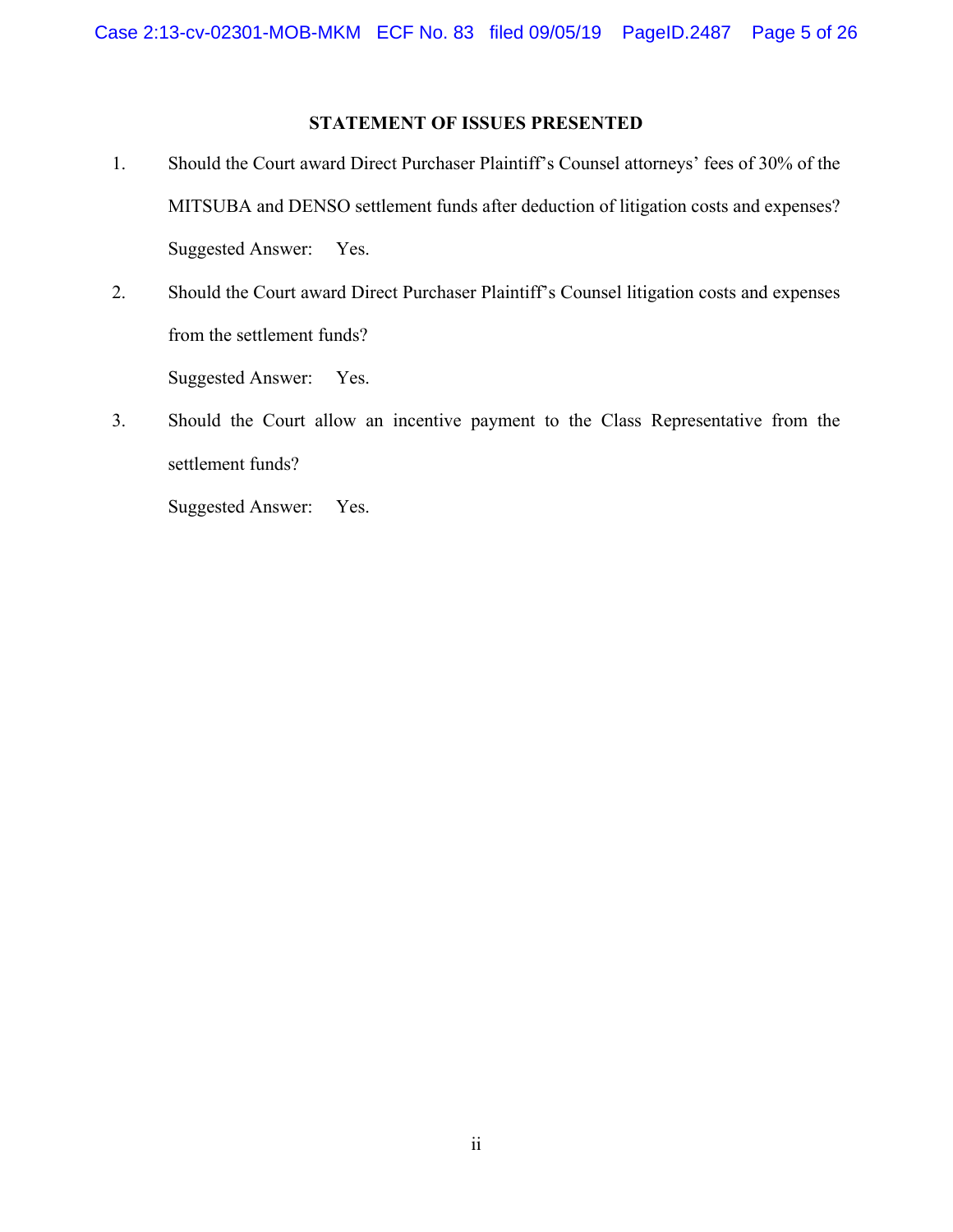# **STATEMENT OF CONTROLLING OR MOST APPROPRIATE AUTHORITIES**

Fed. R. Civ. P. 23(h)

Fed. R. Civ. P. 54(d)

*Bowling v. Pfizer, Inc.*, 102 F.3d 777 (6th Cir. 1996)

*Rawlings v. Prudential-Bache Properties, Inc.*, 9 F.3d 513 (6th Cir. 1993)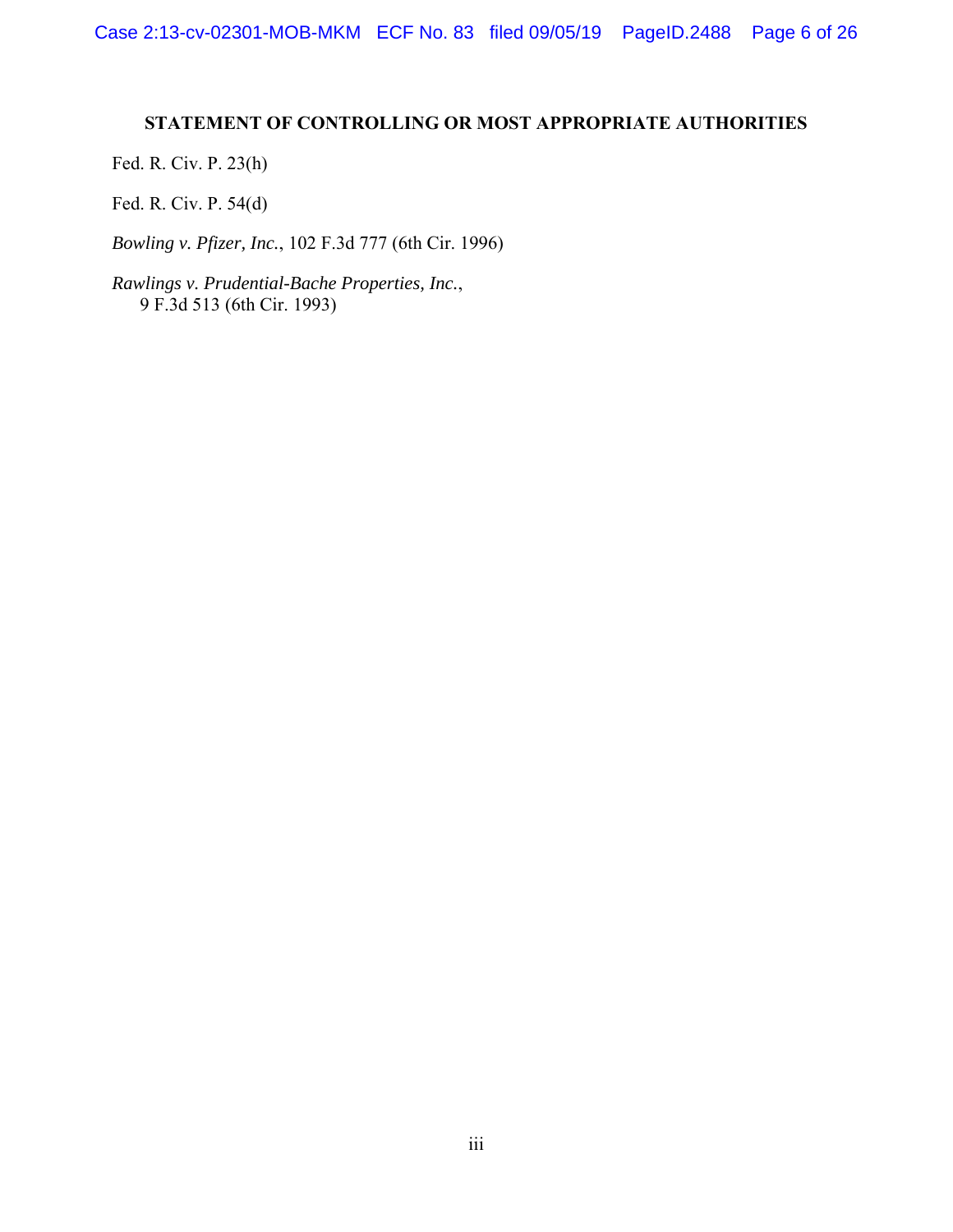# **TABLE OF AUTHORITIES**

**Cases** 

Page(s)

| Behrens v. Wometco Enters., Inc.,                        |
|----------------------------------------------------------|
|                                                          |
| Bessey v. Packerland Plainwell, Inc.,                    |
|                                                          |
| Bowling v. Pfizer, Inc.,                                 |
|                                                          |
| Gascho v. Global Fitness Holdings, LLC,                  |
|                                                          |
| Godshall v. Franklin Mint Co.,                           |
|                                                          |
| Hadix v. Johnson,                                        |
|                                                          |
| Heekin v. Anthem, Inc.,                                  |
|                                                          |
| Hillson v. Kelly Servs. Inc.,                            |
|                                                          |
| In re AremisSoft Corp., Sec. Litig.,                     |
|                                                          |
| In re Automotive Parts Antitrust Litig.,                 |
|                                                          |
| In re Automotive Refinishing Paint Antitrust Litig.,     |
|                                                          |
| In Re Cardinal Health Inc. Sec. Litig.,                  |
|                                                          |
| In re Cardizem,                                          |
|                                                          |
| In re Cendant Corp. Sec. Litig.,                         |
|                                                          |
| In re Copley Pharm., Inc. Albuterol Prods. Liab. Litig., |
|                                                          |
| In re Delphi Corp. Sec. Derivative & ERISA Litig.,       |
|                                                          |
| In re Domestic Air Transp. Antitrust Litig.,             |
|                                                          |
| In re Domestic Drywall Antitrust Litig.,                 |
|                                                          |
| In re Dry Max Pampers Litig.,                            |
|                                                          |
| In re FAO Inc. Sec. Litig.,                              |
|                                                          |
| In re Fasteners Antitrust Litig.,                        |
|                                                          |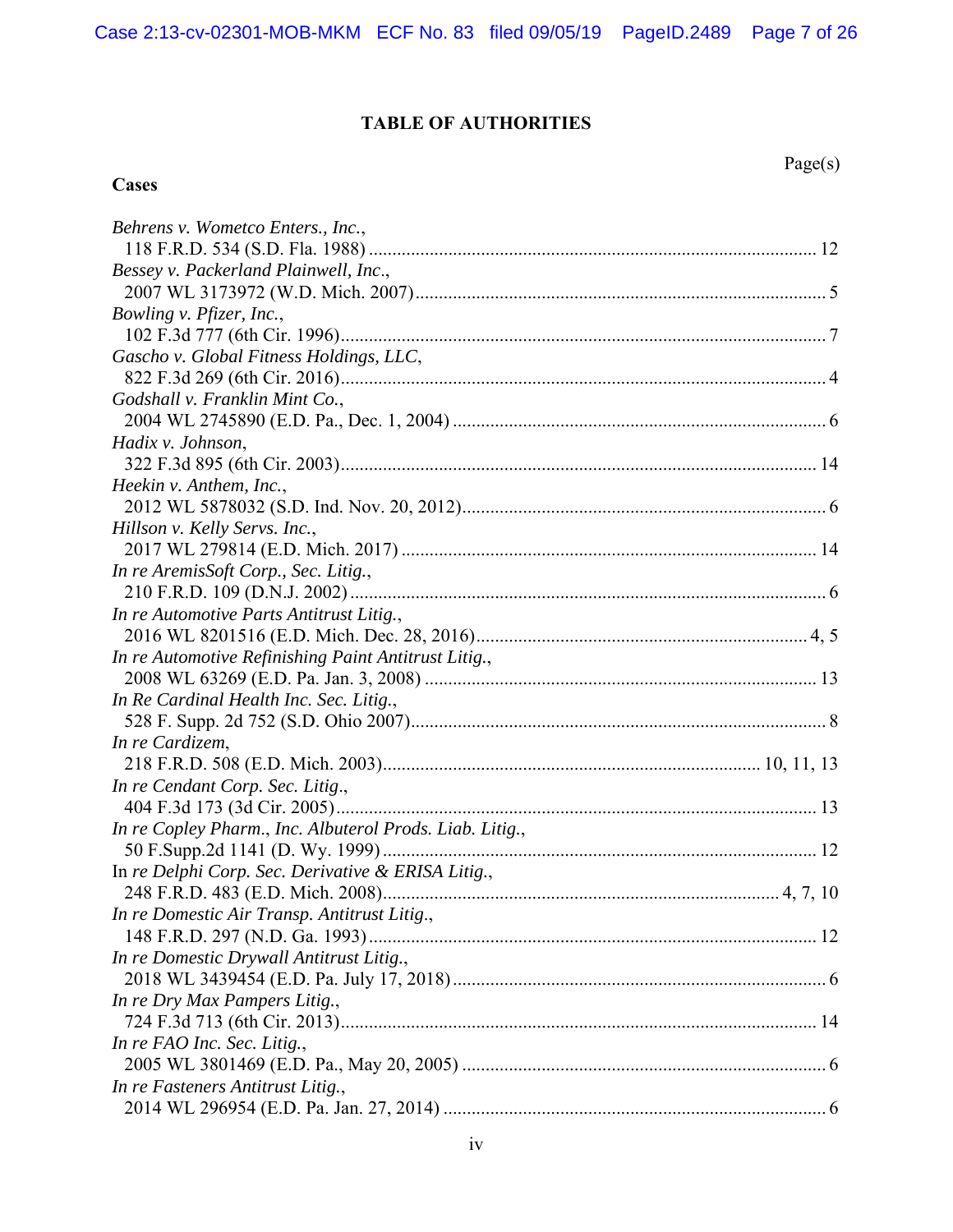| In re Flonase Antitrust Litig.,                                            |  |
|----------------------------------------------------------------------------|--|
|                                                                            |  |
| In re Folding Carton Antitrust Litig.,                                     |  |
|                                                                            |  |
| In re Gen. Instrument Sec. Litig.,                                         |  |
|                                                                            |  |
| In re Linerboard Antitrust Litig.,                                         |  |
|                                                                            |  |
| In re Linerboard Antitrust Litig.,                                         |  |
|                                                                            |  |
| In re Packaged Ice Antitrust Litig.,                                       |  |
|                                                                            |  |
| In re Prandin Direct Purchaser Antitrust Litig.,                           |  |
|                                                                            |  |
| In re Prudential Ins. Co. Amer. Sales Practice Litig. Agent Actions,       |  |
|                                                                            |  |
| In re Ready-Mixed Concrete Antitrust Litig.,                               |  |
|                                                                            |  |
| In re Skelaxin (Metaxalone) Antitrust Litig.,                              |  |
|                                                                            |  |
| In re Southeastern Milk Antitrust Litig.,                                  |  |
|                                                                            |  |
| In re Titanium Dioxide Antitrust Litig.,                                   |  |
|                                                                            |  |
| In re Warfarin Sodium Antitrust Litig.,                                    |  |
|                                                                            |  |
| Isabel v. City of Memphis,                                                 |  |
|                                                                            |  |
| Jones v. Diamond,                                                          |  |
|                                                                            |  |
| Klein v. PDG Remediation, Inc.,                                            |  |
|                                                                            |  |
| Lewis v. Wal-Mart Stores, Inc.                                             |  |
|                                                                            |  |
| Machesney, v. Lar-Bev of Howell, Inc.,                                     |  |
|                                                                            |  |
| Missouri v. Jenkins,                                                       |  |
|                                                                            |  |
| Moore v. United States,                                                    |  |
|                                                                            |  |
| New England Health Care Employees Pension Fund v. Fruit of the Loom, Inc., |  |
|                                                                            |  |
| Pennsylvania v. Delaware Valley Citizens' Council for Clean Air,           |  |
|                                                                            |  |
| Polyurethane Foam Antitrust Litig.,                                        |  |
|                                                                            |  |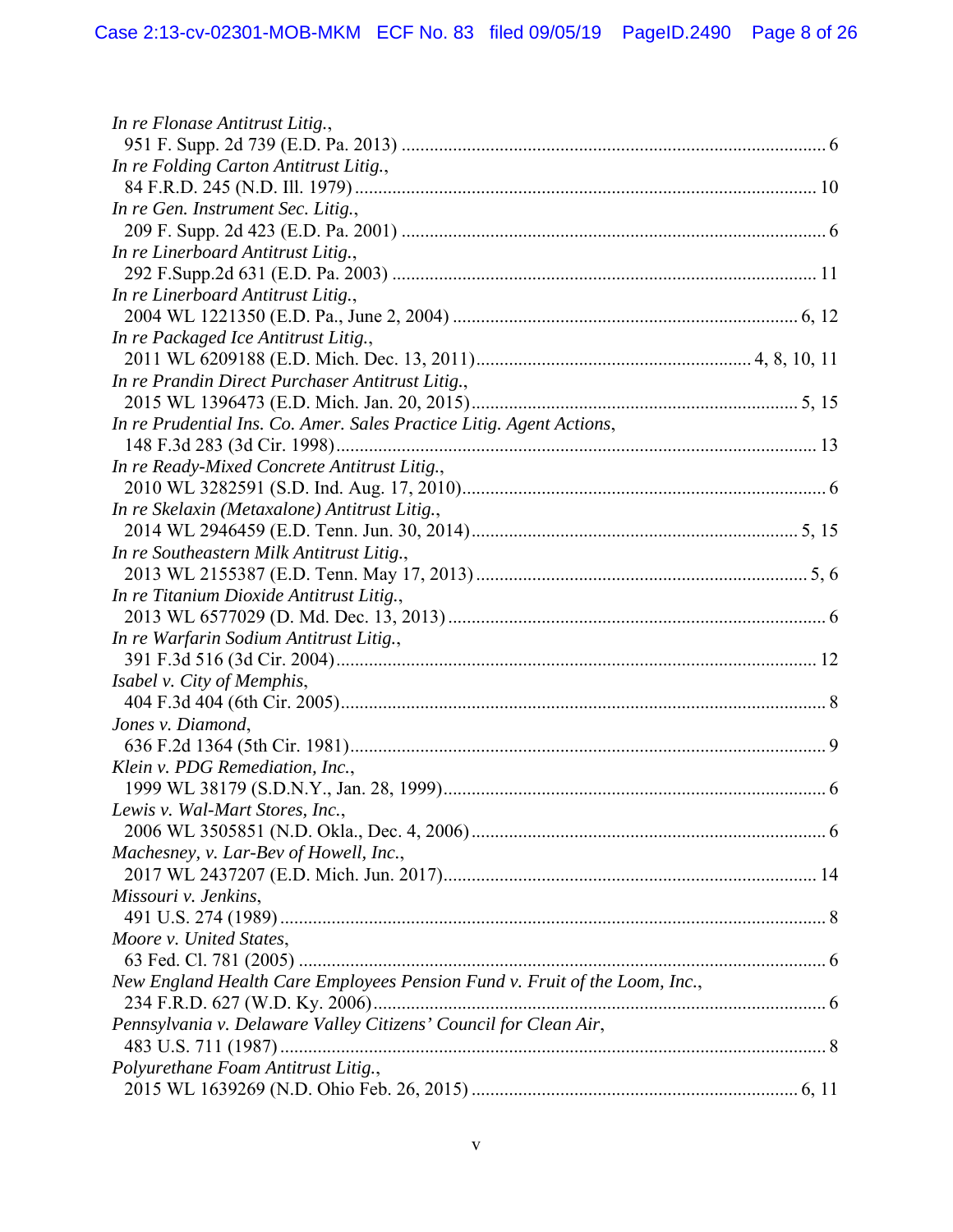| Rawlings v. Prudential-Bache Properties, Inc.,           |  |
|----------------------------------------------------------|--|
|                                                          |  |
| Shane Group, Inc. v. Blue Cross Blue Shield of Michigan, |  |
|                                                          |  |
| Standard Iron Works v. Arcelormittal,                    |  |
|                                                          |  |
| Thacker v. Chesapeake Appalachia, L.L.C.,                |  |
|                                                          |  |
| Williams v. Sprint/United Mgmt. Co,                      |  |
|                                                          |  |
|                                                          |  |

# **Rules**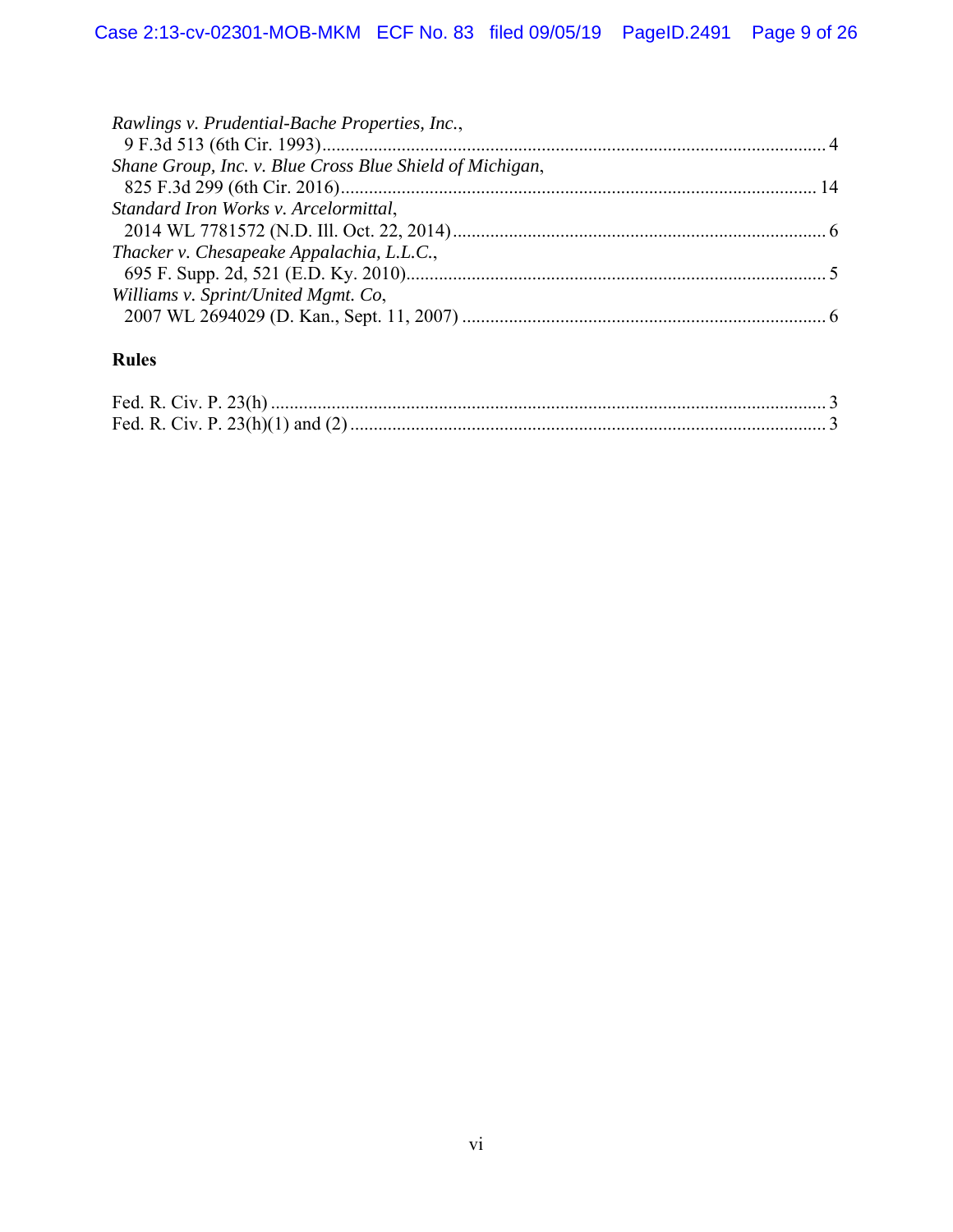### **I. INTRODUCTION**

Settlements in the direct purchaser *Power Window Motors* case totaling \$3,160,761.00 have been reached with the following Defendants: (a) MITSUBA Corporation and America Mitsuba Corporation ("collectively, the "MITSUBA Defendants"); and (b) DENSO Corporation, DENSO International America, Inc., DENSO Korea Corporation (f/k/a separately as DENSO International Korea Corporation and DENSO Korea Automotive Corporation), DENSO Automotive Deutschland GmbH, DENSO Products and Services Americas, Inc. (f/k/a DENSO Sales California, Inc.), ASMO Co., Ltd., ASMO North America, LLC, ASMO Greenville of North Carolina, Inc. and ASMO Manufacturing, Inc. (collectively, the "DENSO Defendants") (all Defendants referenced in this paragraph, collectively, the "Settling Defendants"). In addition to the monetary component, the settlements provide for cooperation in the prosecution of the litigation against any remaining Defendant.

Direct Purchaser Plaintiff's ("DPP") counsel now respectfully move for an order: 1) awarding attorneys' fees of 30% of the settlement funds after deduction of reimbursed litigation costs and expenses; 2) awarding DPP counsel \$28,294.22 for litigation costs and expenses paid and incurred; and, 3) awarding an incentive payment of \$25,000.00 to the Class Representative. For the reasons set forth herein, DPP counsel respectfully submit that the requested fee and expense awards, and incentive payment, are reasonable and fair under both well-established Sixth Circuit precedent concerning such awards in class action litigation and this Court's prior decisions awarding fees and expenses in the *Automotive Parts Antitrust Litigation*.

### **II. BACKGROUND AND SUMMARY OF WORK PERFORMED TO DATE**

The *Power Window Motors* case is part of the overall *Automotive Parts Antitrust Litigation* that was centralized in this Court by the Judicial Panel on Multidistrict Litigation in 2012. The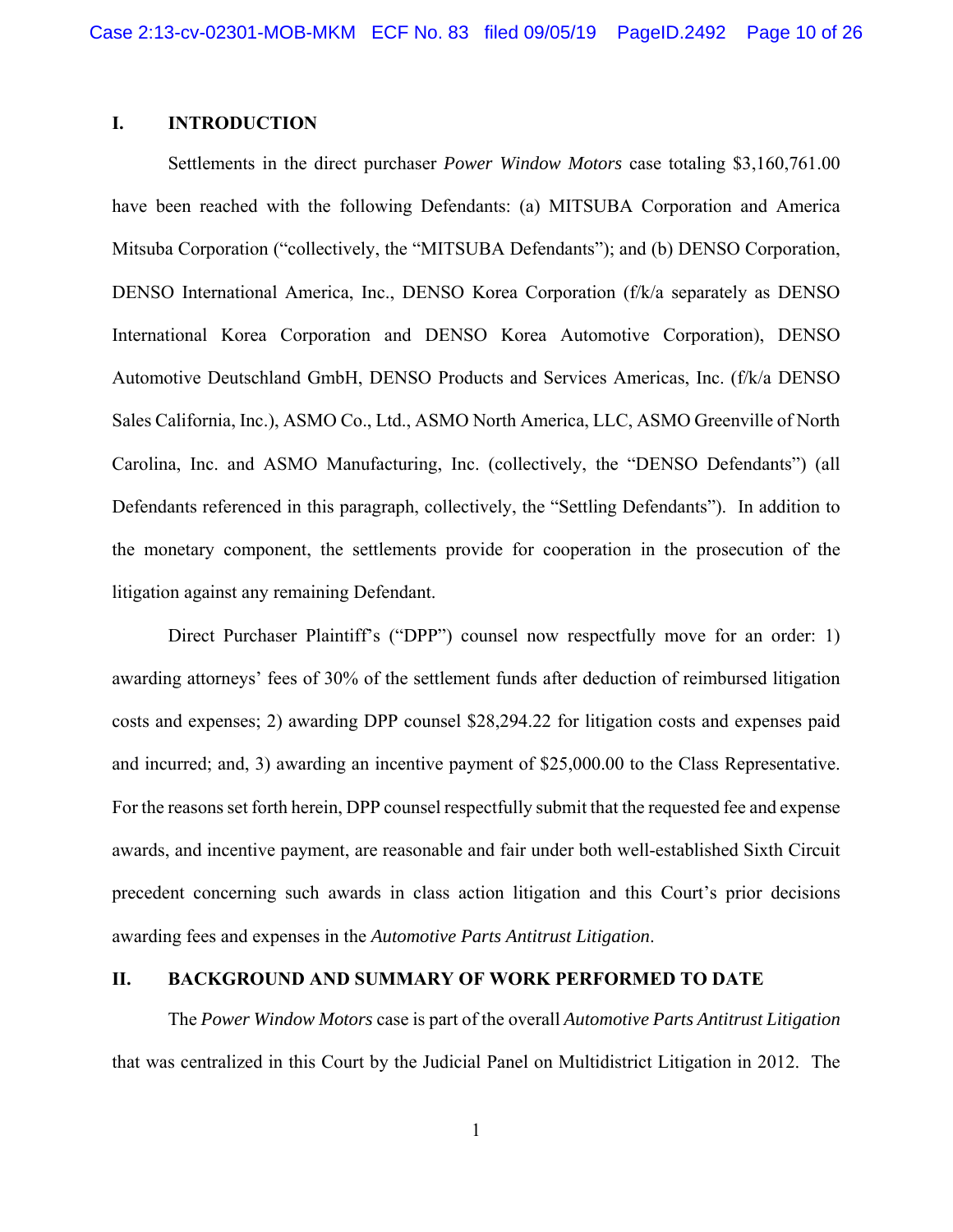background of the *Power Window Motors* case is set forth in the related Memorandum in Support of Direct Purchaser Plaintiff's Motion for Final Approval of Proposed Settlements, which was filed on September 6, 2019, and will not be fully repeated here. The first case was filed in May  $2015<sup>1</sup>$  and the settlements were preliminarily approved in 2018 and 2019. The litigation continues against the remaining Defendants.

In this case, DPP counsel have:

- Investigated the industry and drafted complaints against the Defendants;
- Participated in cooperation meetings with counsel for the DOJ amnesty applicant;
- Reviewed, analyzed, and coded documents related to the claims obtained from a settling Defendant;
- Negotiated with the Settling Defendants and prepared the settlement agreements;
- Drafted the settlement notices, orders, and the preliminary and final approval motions and briefs; and
- Worked with the claims administrator to design and send the class notices and a Claim Form, and to create and maintain a settlement website.

Throughout the case, DPP counsel have sought to avoid duplication of efforts among the attorneys and to work cooperatively and efficiently with defense counsel and the Court.

#### **III. CLASS NOTICE**

 $\overline{a}$ 

On August 8, 2019, the Notice of Proposed Settlements of Direct Purchaser Class Action with MITSUBA and DENSO Defendants and Hearing on Settlement Approval and Related Matters (the "Notice") was mailed, postage prepaid, to all potential members of the Settlement Classes that were identified by Defendants. (A copy of the Notice has also been posted on-line at www.autopartsantitrustlitigation.com.) On August 12, 2019, a Summary Notice of Proposed

<sup>&</sup>lt;sup>1</sup> *All European Auto Supply, Inc. v. Denso Corporation, et al., 2:15-cv-11829, ECF No. 1 (E.D.*) Mich. May 20, 2015).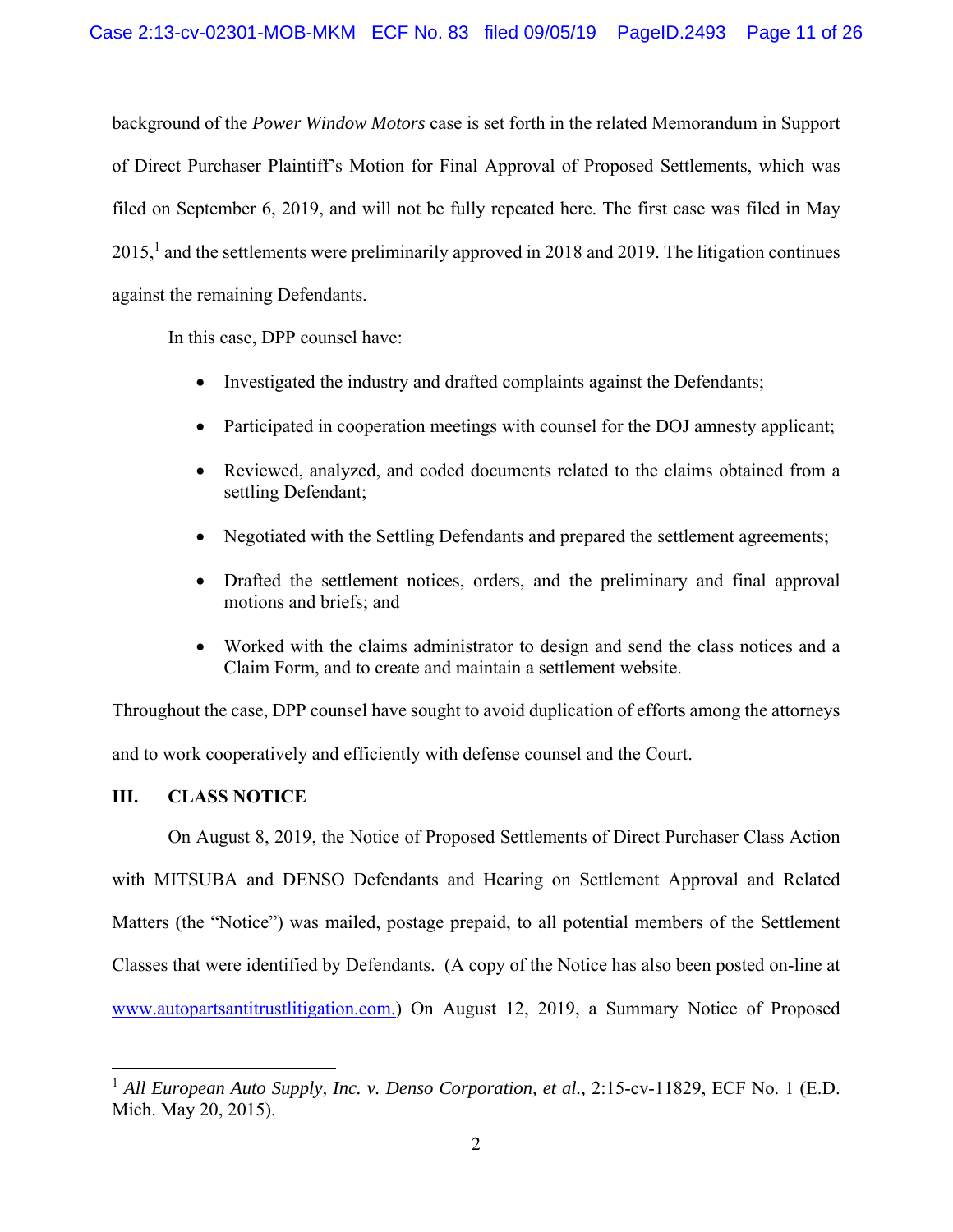Settlements of Direct Purchaser Class Action with MITSUBA and DENSO Defendants and Hearing on Settlement Approval and Related Matters (the "Summary Notice") was published in *Automotive News*, an online banner notice appeared over a 21-day period on www.AutoNews.com (the digital version of *Automotive News*), and an Informational Press Release was issued nationwide via PR Newswire's "Auto Wire," which targets auto industry trade publications.<sup>2</sup>

As required by Fed. R. Civ. P. 23(h), the Notice informed the Settlement Class Members that DPP counsel would request an award of attorneys' fees of up to 30% of the settlement funds, reimbursement of expenses, and a service award of \$25,000.00 to the Class Representative (Notice at 5). It also explained how Settlement Class Members could exclude themselves or object to the requests. *Id*. at 4, 5.

The deadline for objections or requests for exclusion is September 27, 2019. To date, there have been no objections or requests for exclusion from any Settlement Class Members. DPP counsel will provide the Court with a final report on any objections or requests for exclusion before the Fairness Hearing.

#### **IV. THE REQUESTED ATTORNEYS' FEES ARE REASONABLE**

 Federal Rule of Civil Procedure 23(h) provides that "[i]n a certified class action, the court may award reasonable attorney's fees and nontaxable costs that are authorized by law or by the parties' agreement." As discussed above, DPP counsel have complied with the requirements of Rule  $23(h)(1)$  and  $(2)$  (notice to the class of the attorneys' fees request and an opportunity to object). What remains for the Court to determine is whether the requested fee is reasonable and

 $\frac{1}{2}$ <sup>2</sup> Counsel for MITSUBA and DENSO have informed Settlement Class Counsel that the requisite notice was sent to the appropriate federal and state officials under the Class Action Fairness Act of 2005.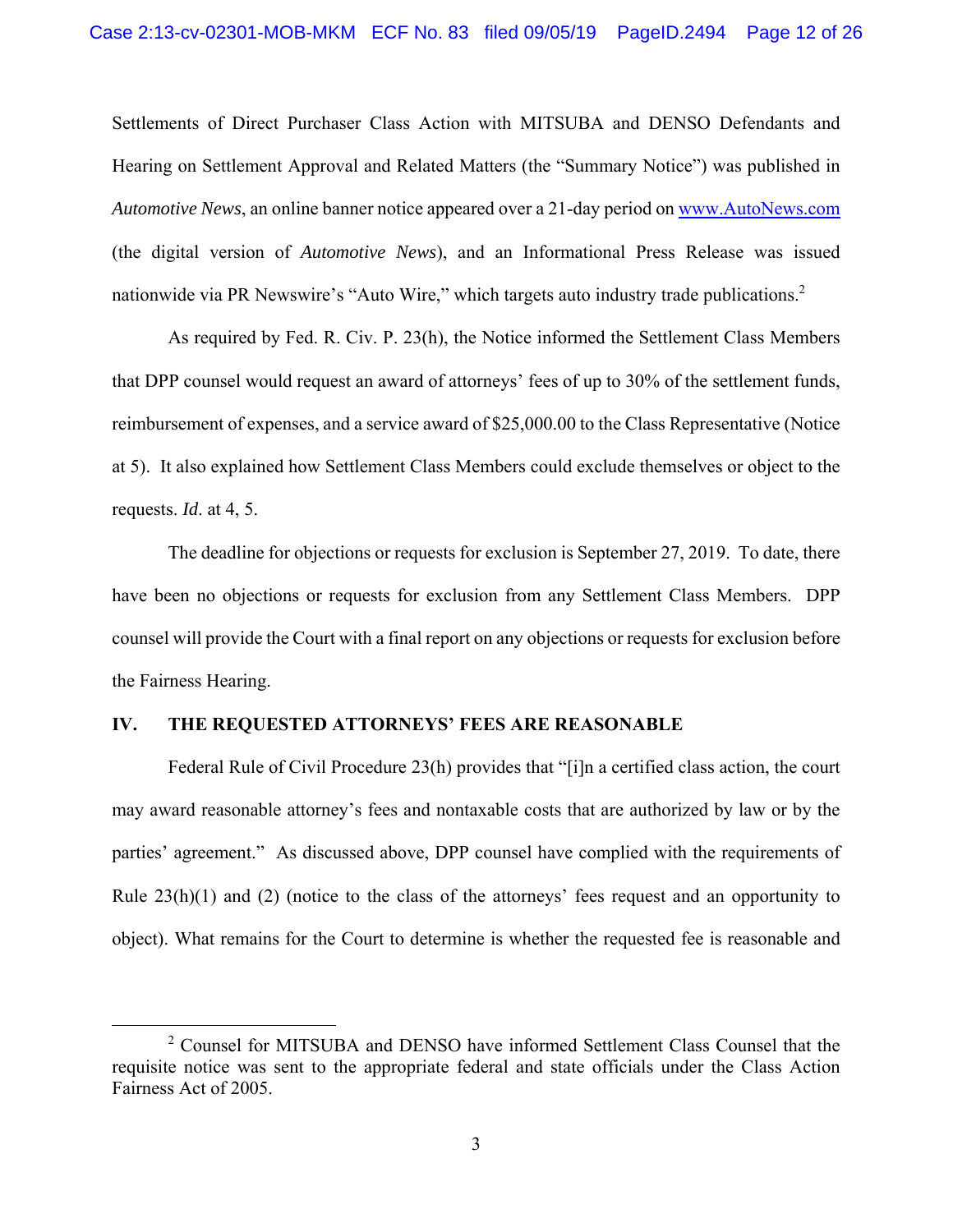fair to the class members and DPP counsel under the circumstances. As discussed below, DPP counsel believe their attorneys' fee request of 30% of the settlement funds is fair and reasonable under the circumstances, and well-supported by applicable law.

## **A. THE PERCENTAGE-OF-THE-RECOVERY METHOD PREVIOUSLY EMPLOYED BY THE COURT IN THIS MDL IS APPROPRIATE FOR ASSESSING THE FEE REQUEST.**

 As the Court has previously observed, Sixth Circuit law gives district courts discretion to select an appropriate method for determining the reasonableness of attorneys' fees in class actions. *In re Automotive Parts Antitrust Litig.*, 2016 WL 8201516, at \*1 (E.D. Mich. Dec. 28, 2016) (citations omitted). *See generally Gascho v. Global Fitness Holdings, LLC*, 822 F.3d 269, 279 (6th Cir. 2016) (discussing the advantages and disadvantages of the two methods). In this MDL, the Court has used the percentage-of-the-fund method. *E.g., In re Automotive Parts Antitrust Litig.*, 2016 WL 8201516, at \*1 (collecting cases) (holding that "the percentage-of-the-fund … method of awarding attorneys' fees is preferred in this district because it eliminates disputes about the reasonableness of rates and hours, conserves judicial resources, and aligns the interests of class counsel and the class members"). *See Rawlings v. Prudential-Bache Properties, Inc.*, 9 F.3d 513, 516 (6th Cir. 1993); *In re Packaged Ice Antitrust Litig.,* 2011 WL 6209188, at \*16 (E.D. Mich. Dec. 13, 2011); In *re Delphi Corp. Sec. Derivative & ERISA Litig.*, 248 F.R.D. 483, 502 (E.D. Mich. 2008). DPP counsel respectfully request that the Court apply the percentage-of-the-fund method here, as it has in other DPP cases.

#### **B. THE REQUESTED FEE CONSTITUTES A FAIR AND REASONABLE PERCENTAGE OF THE SETTLEMENT FUND.**

 DPP counsel respectfully request a fee of 30% of the proceeds of the settlement funds that were created by their efforts and will benefit the Settlement Classes. As detailed below, there is substantial precedent to support the requested fee.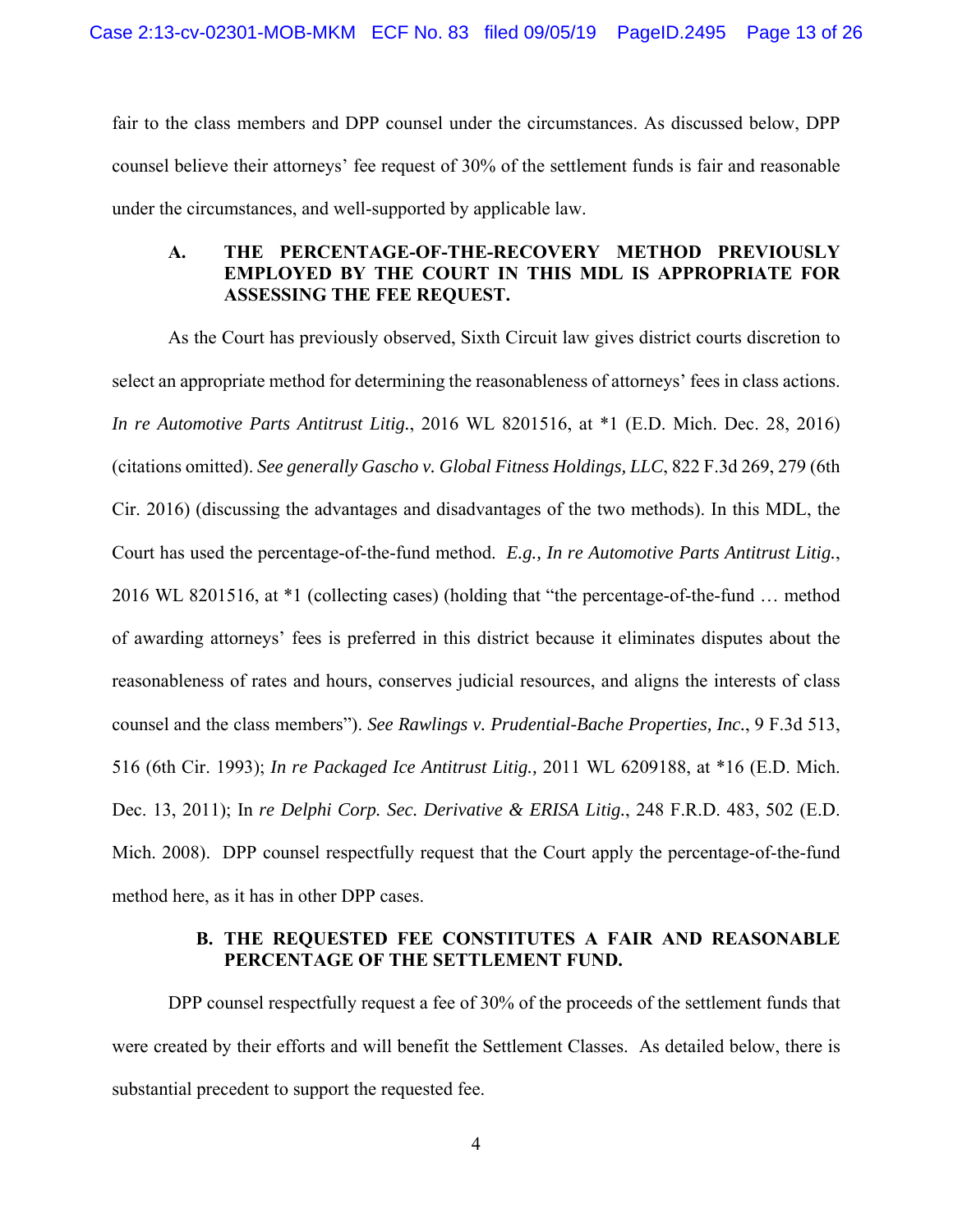A 30% fee is well within the range of fee awards approved as reasonable by this Court and many others. To date in the *Automotive Parts Litigation*, the Court has approved several fee awards of 33.33% of the settlement fund in question, finding that percentage to be reasonable. *In re Automotive Parts Antitrust Litig.*, 2016 WL 8201516, at \*2 (E.D. Mich. Dec. 28, 2016) (awarding counsel for the Truck and Equipment Dealer Plaintiffs 33.33% of a \$4,616,499 settlement fund in the *Wire Harness* and *Occupant Safety Systems* cases); 12-cv-00102-MOB-MKM, Doc. 401 (awarding counsel for the Auto Dealer Plaintiffs 33.33% of a \$55,500,504 settlement fund in *Wire Harness*).

The requested 30% award is also consistent with a wealth of authority from courts in the Sixth Circuit (and others) approving class action fees in the range of 30% to one-third of a common fund. *See Bessey v. Packerland Plainwell, Inc*., 2007 WL 3173972, at \*4 (W.D. Mich. 2007) ("Empirical studies show that, regardless whether the percentage method or the lodestar method is used, fee awards in class actions average around one-third of the recovery") (internal quotation marks omitted); *Thacker v. Chesapeake Appalachia, L.L.C.,* 695 F. Supp. 2d, 521, 528 (E.D. Ky. 2010) ("Using the percentage approach, courts in this jurisdiction and beyond have regularly determined that 30% fee awards are reasonable"). District courts in the Sixth Circuit and elsewhere have awarded 30% or more of settlement funds as reasonable attorneys' fees in antitrust cases. For example, this Court awarded 30% of the settlement funds in *Wire Harness* to Direct Purchaser Plaintiffs' Counsel. Doc. 495 in 2:12-cv-00101. Other courts have also awarded fees representing 30% or more of settlement funds. *See, e.g*., *In re Prandin Direct Purchaser Antitrust Litig.*, 2015 WL 1396473 (E.D. Mich. Jan. 20, 2015) (one-third of \$19 million fund); *In re Skelaxin (Metaxalone) Antitrust Litig.*, 2014 WL 2946459, \*1 (E.D. Tenn. Jun. 30, 2014) (one-third of \$73 million fund); *In re Southeastern Milk Antitrust Litig.*, 2013 WL 2155387, at \*8 (E.D. Tenn. May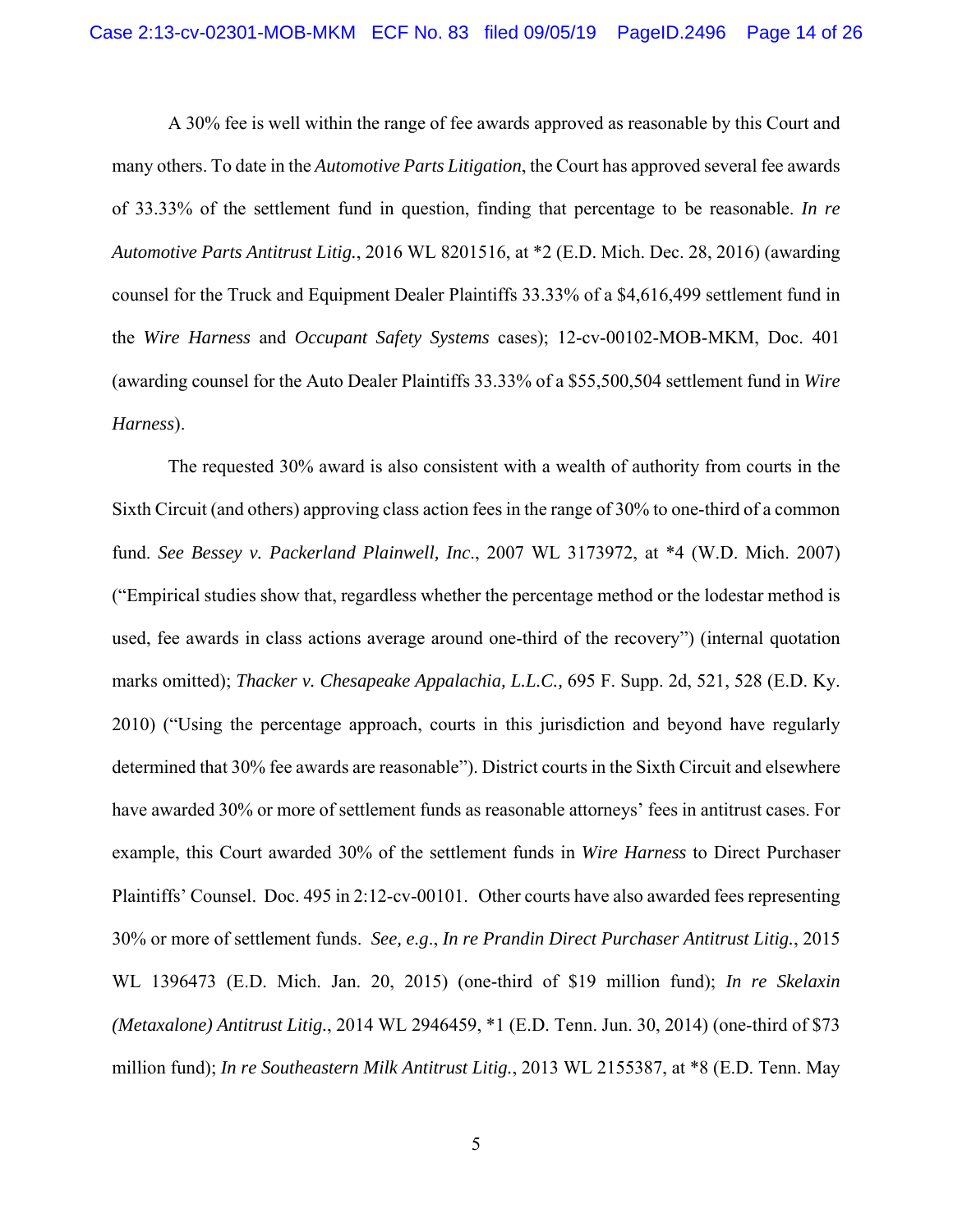17, 2013) (one-third of \$158.6 million fund); *In re Foundry Resins Antitrust Litig.,* Case No. 2:04 md-1638 (S.D. Ohio Mar. 31, 2008) (one-third of \$14.1 million fund); *In re Polyurethane Foam Antitrust Litig.,* 2015 WL 1639269, at \*7 (N.D. Ohio Feb. 26, 2015) (30% of a \$148.7 million fund); *In re Refrigerant Compressors Antitrust Litig.,* MDL No. 2:09-md-02042 (E.D. Mich. June 16, 2014) (30% of \$30 million fund). DPP counsel's fee request of 30% of the settlement funds is fully supported by these and many other decisions.<sup>3</sup>

 $\overline{a}$ 

<sup>3</sup> *See, e.g., In re Domestic Drywall Antitrust Litig.*, 2018 WL 3439454, at \*20 (E.D. Pa. July 17, 2018) (awarding one-third of \$190 million settlement and \$2.95 million in expenses); *In re Plasma-Derivative Protein Therapies Antitrust Litig.*, 1:09-cv-07666 (N.D. Ill. Jan. 22, 2014) (awarding one-third interim fee from initial settlement in multi-defendant case); *Standard Iron Works v. Arcelormittal,* 2014 WL 7781572, at \*1 (N.D. Ill. Oct. 22, 2014) (attorneys' fee award of one-third of \$163.9 million settlement); *In re Fasteners Antitrust Litig.*, 2014 WL 296954, \*7 (E.D. Pa. Jan. 27, 2014) ("Co–Lead Counsel's request for one third of the settlement fund is consistent with other direct purchaser antitrust actions."); *In re Titanium Dioxide Antitrust Litig.,* 2013 WL 6577029, at \*1 (D. Md. Dec. 13, 2013) (one-third fee from \$163.5 million fund); *In re Flonase Antitrust Litig.*, 951 F. Supp. 2d 739, 748-52 (E.D. Pa. 2013) (noting that "in the last twoand-a-half years, courts in eight direct purchaser antitrust actions approved one-third fees," and awarding one-third fee from \$150 million fund, a 2.99 multiplier); *In re Linerboard Antitrust Litig.,* 2004 WL 1221350 (E.D. Pa., June 2, 2004) (30% of \$202 million fund awarded, a 2.66 multiplier); *In re OSB Antitrust Litig.,* Master File No. 06-826 (E.D. Pa.) (fee of one-third of \$120 million in settlement funds); *Heekin v. Anthem, Inc.*, 2012 WL 5878032 (S.D. Ind. Nov. 20, 2012) (awarding one-third fee from \$90 million settlement fund); *In re Ready-Mixed Concrete Antitrust Litig.*, 2010 WL 3282591, at \*3 (S.D. Ind. Aug. 17, 2010) (approving one-third fee); *Williams v. Sprint/United Mgmt. Co,* 2007 WL 2694029, at \*6 (D. Kan., Sept. 11, 2007) (awarding fees equal to 35% of \$57 million common fund); *Lewis v. Wal-Mart Stores, Inc.,* 2006 WL 3505851, at \*1 (N.D. Okla., Dec. 4, 2006) (awarding one-third of the settlement fund and noting that a "one-third [fee] is relatively standard in lawsuits that settle before trial."); *New England Health Care Employees Pension Fund v. Fruit of the Loom, Inc.,* 234 F.R.D. 627, 635 (W.D. Ky. 2006) ("[A] one-third fee from a common fund case has been found to be typical by several courts.") (citations omitted), *aff'd*, 534 F.3d 508 (6th Cir. 2008); *In re AremisSoft Corp., Sec. Litig.,* 210 F.R.D. 109, 134 (D.N.J. 2002) ("Scores of cases exist where fees were awarded in the one-third to one-half of the settlement fund.") (citations omitted); *Klein v. PDG Remediation, Inc.,* 1999 WL 38179, at \*4 (S.D.N.Y., Jan. 28, 1999) ("33% of the settlement fund…is within the range of reasonable attorney fees awarded in the Second Circuit"); *Moore v. United States,* 63 Fed. Cl. 781, 787 (2005) ("onethird is a typical recovery"); *In re FAO Inc. Sec. Litig.*, 2005 WL 3801469, at \* 2 (E.D. Pa., May 20, 2005) (awarding fees of 30% and 33%); *Godshall v. Franklin Mint Co.*, 2004 WL 2745890, at \*5 (E.D. Pa., Dec. 1, 2004) (awarding a 33% fee and noting that "[t]he requested percentage is in line with percentages awarded in other cases"); *In re Gen. Instrument Sec. Litig.*, 209 F. Supp. 2d 423, 433-44 (E.D. Pa. 2001) (awarding one-third of a \$48 million settlement fund).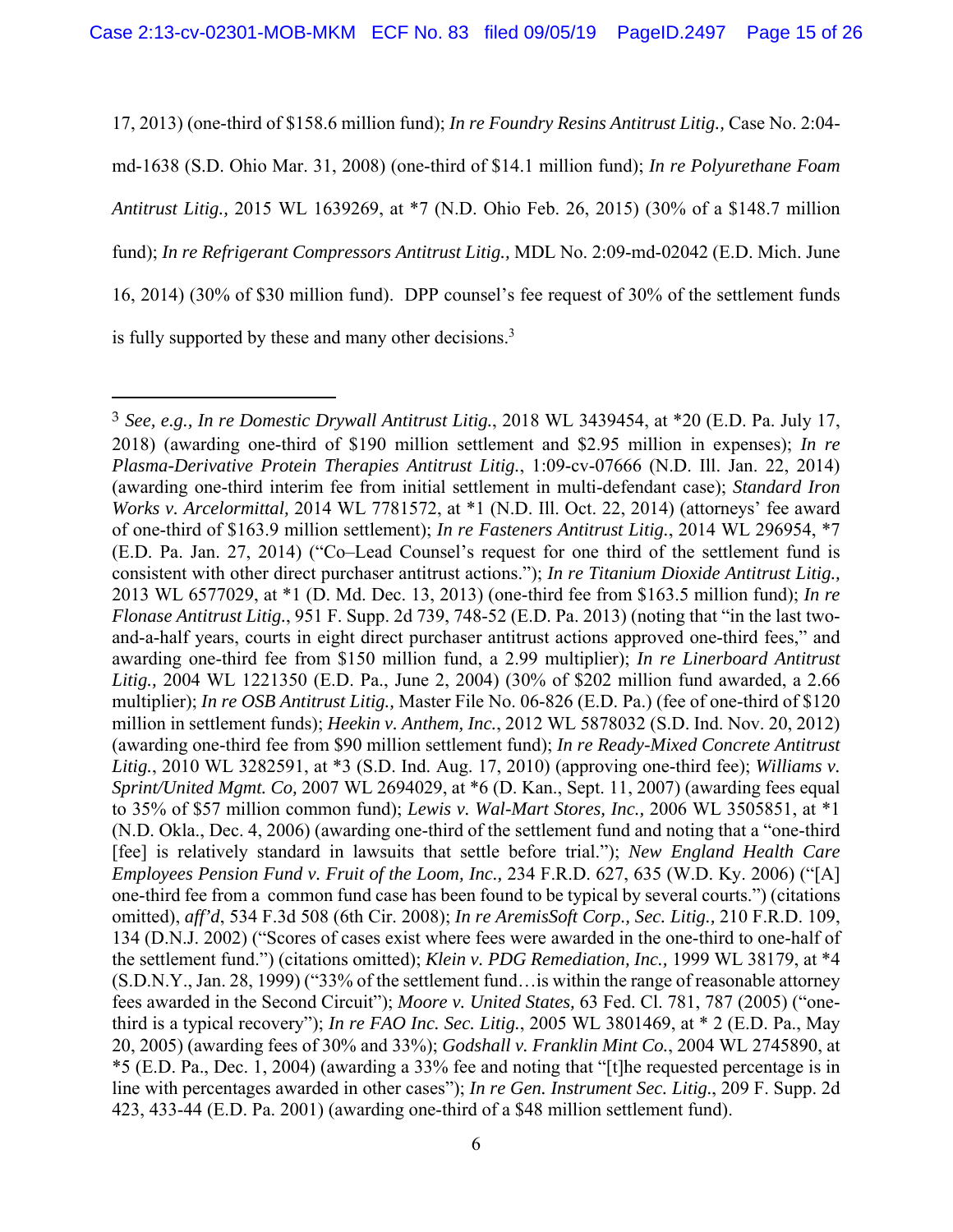### **C. THE FACTORS IDENTIFIED BY THE SIXTH CIRCUIT SUPPORT THE REQUESTED FEE.**

Once the Court has selected a method for awarding attorneys' fees, the next step is to consider the six factors the Sixth Circuit has identified to guide courts in weighing a fee award in a common fund case, which are: 1) the value of the benefit rendered to the class; 2) the value of the services on an hourly basis; 3) whether the services were undertaken on a contingent fee basis; 4) society's stake in rewarding attorneys who produce such benefits in order to maintain an incentive to others; 5) the complexity of the litigation; and 6) the professional skill and standing of counsel involved on both sides. *E.g., Bowling v. Pfizer, Inc.,*102 F.3d 777, 780 (6th Cir. 1996); *In re Wire Harness Cases*, 2:12-cv-00101 (E.D. Mich.) (Doc.495), at 3-5. When applied to the facts of this case, these factors indicate that the requested fee constitutes fair and reasonable compensation for DPP counsel's efforts in creating the settlement fund.

## **1. DPP COUNSEL OBTAINED A VALUABLE BENEFIT FOR THE CLASSES.**

 The result achieved for the class is the principal consideration when evaluating a fee request. *E.g., Delphi,* 248 F.R.D. at 503. Here, as more fully discussed in Plaintiff's memorandum in support of final approval of the settlements, DPP counsel have achieved an excellent recovery of \$3,160,761 for the Settlement Classes. (The settlement amount may be reduced based upon the number of valid opt-outs.) As discussed more fully below, in advance of the final approval hearing, DPP counsel will provide the Court with a report on opt-outs and the impact, if any, on the settlement amount.

## **2. THE VALUE OF THE SERVICES ON AN HOURLY BASIS CONFIRMS THAT THE REQUESTED FEE IS REASONABLE.**

 When fees are awarded using the percentage-of-the-fund method, this Court and others have applied a lodestar "cross-check" on the reasonableness of a fee calculated as a percentage of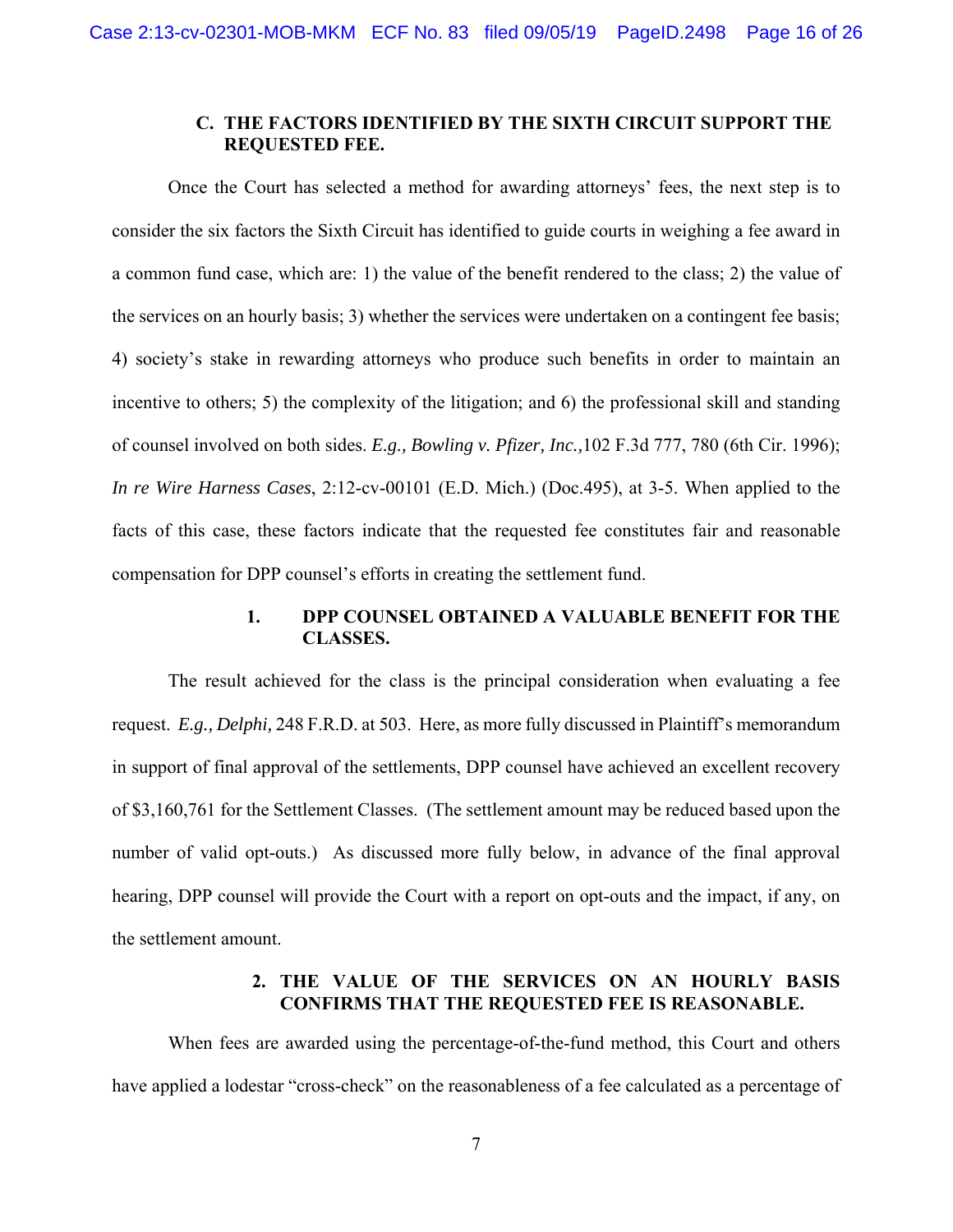the fund. *In Re Cardinal Health Inc. Sec. Litig.*, 528 F. Supp. 2d 752, 754 (S.D. Ohio 2007); *In re Packaged Ice Antitrust Litig.,* 2011 WL 6209188, at \*18. Use of a lodestar cross-check is optional, however, and because it is only a check, the court is not required to engage in a detailed review and evaluation of time records. *Cardinal*, 528 F. Supp. 2d at 767. Here, the amount of time DPP counsel have expended since the inception of the case in 2015 makes clear that the fee requested is well "aligned with the amount of work the attorneys contributed" to the recovery and does not constitute a "windfall." *See id.*

 To calculate the lodestar, a court first multiplies the number of hours counsel reasonably expended on the case by their reasonable hourly rate. *See Isabel v. City of Memphis*, 404 F.3d 404, 415 (6th Cir. 2005). Here, as described above, a substantial amount of time has been spent by DPP counsel litigating the case and achieving the settlement. The work DPP counsel performed was managed with an eye toward efficiency and avoiding duplication.

As the Declarations submitted by the law firms set forth, $4$  DPP counsel have expended 1,448.20 hours from the inception of the case through July 31, 2019. Applying the historical rates charged by counsel to the hours expended yields a lodestar value of \$931,404.75.<sup>5</sup>

 As noted above, the ultimate amount of the settlement funds may be reduced depending on the level of opt-outs from the settlements. Assuming that the settlement funds are not reduced, however, DPP counsel request a fee of \$939,740.04, which represents 30% of the Power Window Motors settlement fund *after* costs and expenses are deducted in accordance with the Court's prior

 $\overline{a}$ 

<sup>4</sup> The Declarations are attached as Exhibit 1.

 $5$  The Supreme Court has held that the use of current rates, as opposed to historical rates, is appropriate to compensate counsel for inflation and the delay in receipt of the funds. *Missouri v. Jenkins*, 491 U.S. 274, 282-84 (1989); *see also Pennsylvania v. Delaware Valley Citizens' Council for Clean Air*, 483 U.S. 711, 716 (1987). DPP counsel have nevertheless submitted their lodestar information at their lower historical rates, rather than at their current (higher) rates.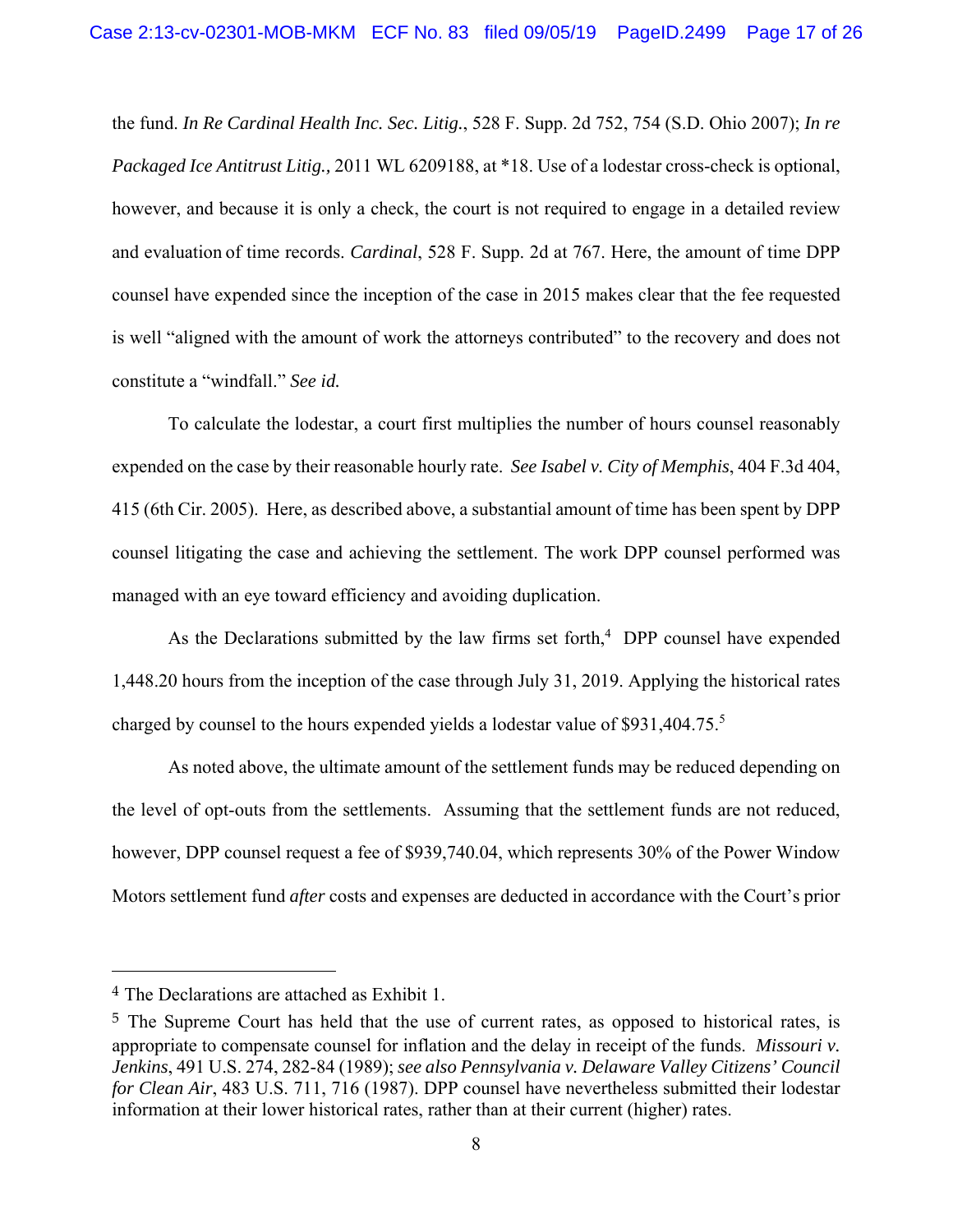fee determinations in this MDL. Such a fee would constitute a multiplier of 1.009 on DPP counsel's lodestar. After the deadline for requests for exclusion, and before the date of the hearing on the fee request, DPP counsel will file a supplemental report setting forth the final amount of the settlements after any opt-out reductions, and the precise multiplier on their lodestar that the requested fee represents.

 The work done by DPP counsel is described above and in the separate firm Declarations. DPP counsel submit that the hours expended on this case since inception, while substantial, were reasonable and necessary. Indeed, one of the recognized benefits of using the percentage-of-thefund method is that it better aligns the interests of class counsel with the interests of class members and eliminates any incentive to unnecessarily expend hours. Here, DPP counsel efficiently achieved an excellent recovery for the class members without burdening the Court or the parties with unnecessary expenditures of time, effort, or money.

#### **3. THE REQUESTED FEE IS FAIR AND REASONABLE GIVEN THE REAL RISK THAT DPP COUNSEL COULD HAVE RECEIVED NO COMPENSATION FOR THEIR EFFORTS.**

The Defendants are represented by highly experienced and competent counsel. Absent the settlements, the settling Defendants and their counsel were prepared to defend this case through trial and appeal. Litigation risk is inherent in every case, and this is particularly true with respect to class actions. Therefore, while the Plaintiff is optimistic about the outcome of this litigation, it must acknowledge the risk that the Defendants could prevail on certain legal or factual issues, which could result in the reduction or elimination of any potential recovery.

The risk factor attempts to compensate class counsel in contingent fee litigation for having taken on the risk of receiving less than their normal hourly rates, or even nothing at all. *See, e.g. Jones v. Diamond*, 636 F.2d 1364, 1382 (5th Cir. 1981), *overruled on other grounds*, *Int'l Woodworkers of Am. AFL-CIO and its Local No. 5-376 v. Champion Intern. Corp*., 790 F.2d 1174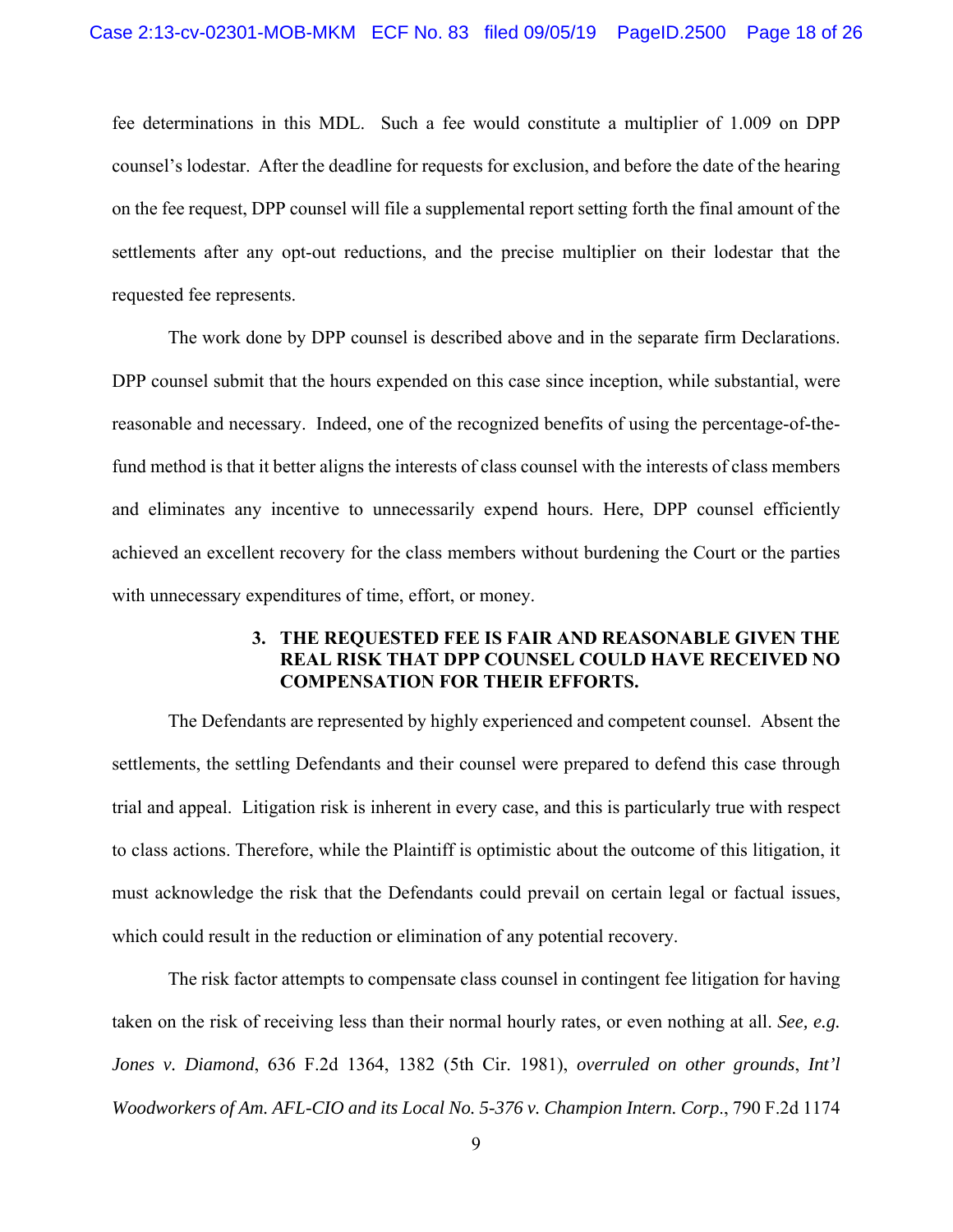(5th Cir. 1986); *In re Packaged Ice Antitrust Litig.,* 2011 WL 6209188, at \*19 (risk of non-payment a factor supporting the requested fee). While there was a guilty plea to antitrust violations with respect to certain Power Window Motors sold to certain customers, the Department of Justice did not seek recovery for the class members, leaving that up to DPP counsel. As this Court has observed, success is not guaranteed even in those instances where a settling defendant has pleaded guilty in a criminal proceeding brought by the DOJ, which is not required to prove impact or damages. *See, e.g., In re Automotive Parts Antitrust Litig.,* 12-MD-02311, 2:12-cv-00103, Doc. No. 497, at 11 (E.D. Mich. June 20, 2016).

When they commenced this case back in 2015 there was certainly a risk that DPP counsel would recover nothing, or an amount insufficient to support a fee that equaled their lodestar. Therefore, the risk of non-payment is another factor that supports the requested fee. *In re Wire Harness Cases*, 2:12-cv-00101 (E.D. Mich.) (Doc. 495), at 4.

#### **4. SOCIETY HAS AN IMPORTANT STAKE IN THIS LAWSUIT AND IN AN AWARD OF REASONABLE ATTORNEYS' FEES.**

It is well established that there is a "need in making fee awards to encourage attorneys to bring class actions to vindicate public policy (*e.g.*, the antitrust laws) as well as the specific rights of private individuals." *In re Folding Carton Antitrust Litig.*, 84 F.R.D. 245, 260 (N.D. Ill. 1979). Courts in the Sixth Circuit weigh "society's stake in rewarding attorneys who [win favorable outcomes in antitrust class actions] in order to maintain an incentive to others . . . . Society's stake in rewarding attorneys who can produce such benefits in complex litigation such as in the case at bar counsels in favor of a generous fee . . . Society also benefits from the prosecution and settlement of private antitrust litigation." *In re Cardizem*, 218 F.R.D. 508, 534 (E.D. Mich. 2003) (internal quotation marks omitted). *Accord, Delphi,* 248 F.R.D. at 504.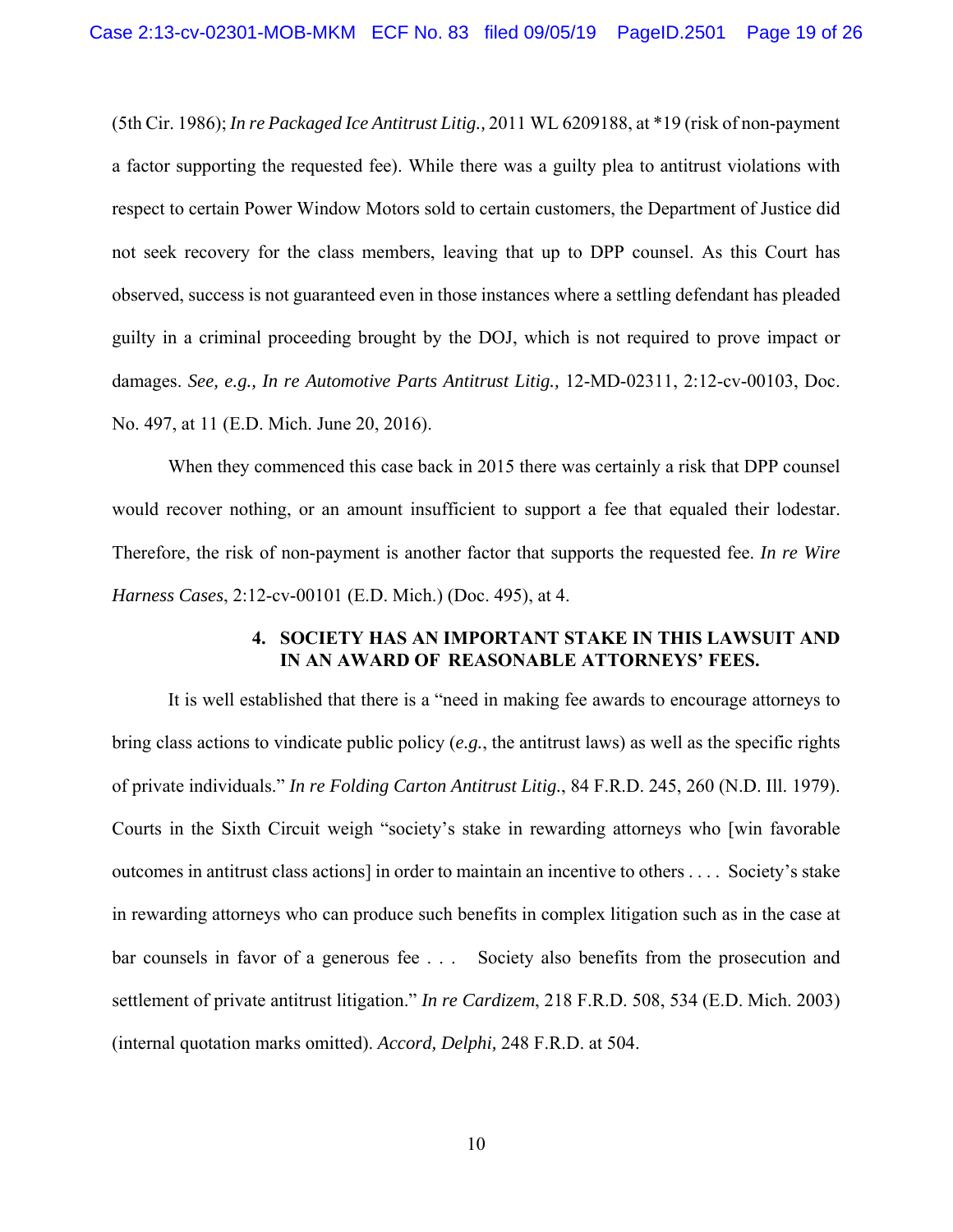The DOJ did not seek restitution from the settling Defendants because it has recognized that civil cases potentially provide for the recovery of damages by injured purchasers. In this regard, the substantial recovery DPP counsel have obtained makes it clear that antitrust violations will be the subject of vigorous private civil litigation to deter similar future conduct. Since society gains from competitive markets that are free of collusion, DPP counsel's work benefitted the public.

### **5. THE COMPLEXITY OF THIS CASE SUPPORTS THE REQUESTED FEE.**

The Court is well aware that "[a]ntitrust class actions are inherently complex . . . ." *In re Cardizem*, 218 F.R.D. at 533. S*ee also In re Packaged Ice Antitrust Litig.,* 2011 WL 6209188, at \*19; *In re Linerboard Antitrust Litig.,* 292 F.Supp.2d 631, 639 (E.D. Pa. 2003) ("An antitrust class action is arguably the most complex action to prosecute. The legal and factual issues involved are always numerous and uncertain in outcome.") (citations and internal quotation marks omitted). This case is no exception.

#### **6. SKILL AND EXPERIENCE OF COUNSEL**

The skill and experience of counsel on both sides of the "v" is another factor that courts may consider in determining a reasonable fee award. *E.g., Polyurethane Foam,* 2015 WL 1639269, at \* 7; *Packaged Ice,* 2011 WL 6219188, at \*19. When the Court appointed Kohn, Swift & Graf, P.C.; Preti, Flaherty, Beliveau & Pachios, LLP; Freed Kanner London & Millen, LLC; and Spector Roseman & Kodroff, P.C. as Interim Lead Counsel, it recognized that they have the requisite skill and experience in class action and antitrust litigation to effectively prosecute these claims. When assessing this factor, courts may also look to the qualifications of the defense counsel opposing the class. Here, the quality of defense counsel is top-notch. Each firm has an excellent reputation in the antitrust bar, significant experience, and extensive resources at its disposal.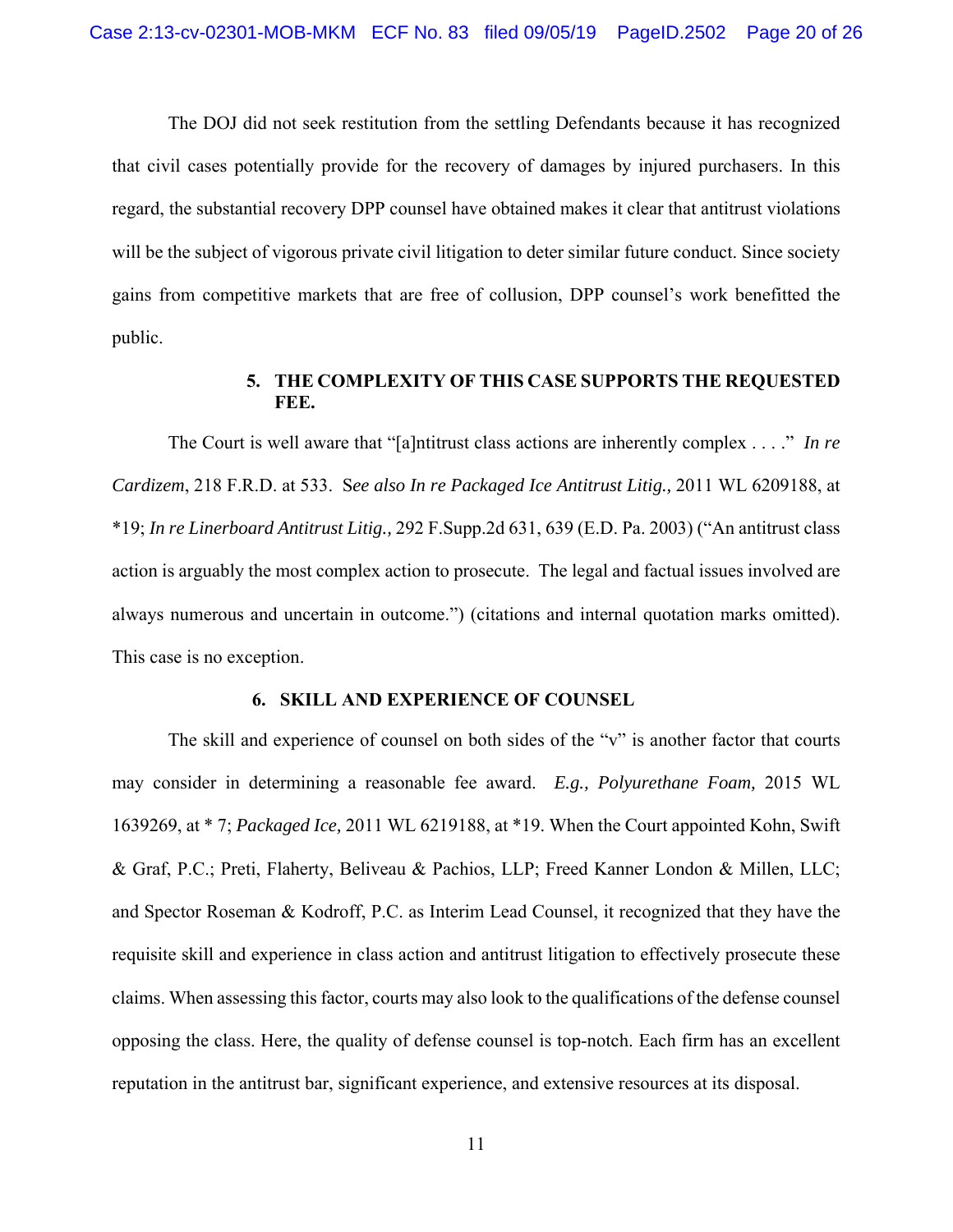But in the final analysis, as more than one court has observed, "[t]he quality of work performed in a case that settles before trial is best measured by the benefit obtained." *Behrens v. Wometco Enters., Inc.*, 118 F.R.D. 534, 547-48 (S.D. Fla. 1988), *aff'd*, 899 F.2d 21 (11th Cir 1990). As explained *supra*, a very substantial cash benefit was obtained for the Settlement Classes in this case, which provides the principal basis for awarding the attorneys' fees sought by DPP counsel.

Given the excellent result achieved, the complexity of the claims and defenses, the work performed by DPP counsel, the real risk of non-recovery (or recovery of less than the amount of the settlement funds), formidable defense counsel, the delay in receipt of payment, the substantial experience and skill of DPP counsel, the extremely modest multiplier on the lodestar, and the societal benefit of this litigation, a 30% attorneys' fee award from the settlement funds would be reasonable compensation for DPP counsel's work.

### **V. THE COURT SHOULD AUTHORIZE INTERIM LEAD COUNSEL TO DETERMINE FEE ALLOCATIONS.**

 DPP counsel have worked collectively on this litigation under the supervision of Interim Lead Counsel appointed by the Court. This Court and courts generally have approved joint fee applications that request a single aggregate fee award, with allocations to specific firms to be determined by the lead counsel, who know the most about the work done by each firm and the relative contribution each firm has made to the success of the litigation.<sup>6</sup> Interim Lead Counsel have directed this case from its inception and are best "able to describe the weight and merit of each [counsel's] contribution." *In re Linerboard Antitrust Litig.*, 2004 WL 1221350, at \*17-18 (citation omitted, alteration in original); *see also In re Copley Pharm*., *Inc. Albuterol Prods. Liab.* 

 $\overline{a}$ 

<sup>6</sup> *See, e.g., In re Warfarin Sodium Antitrust Litig.*, 391 F.3d 516, 533 n.15 (3d Cir. 2004) (noting "the accepted practice of allowing counsel to apportion fees amongst themselves"); *In re Domestic Air Transp. Antitrust Litig*., 148 F.R.D. 297, 357 (N.D. Ga. 1993) ("Ideally, allocation is a private matter to be handled among class counsel").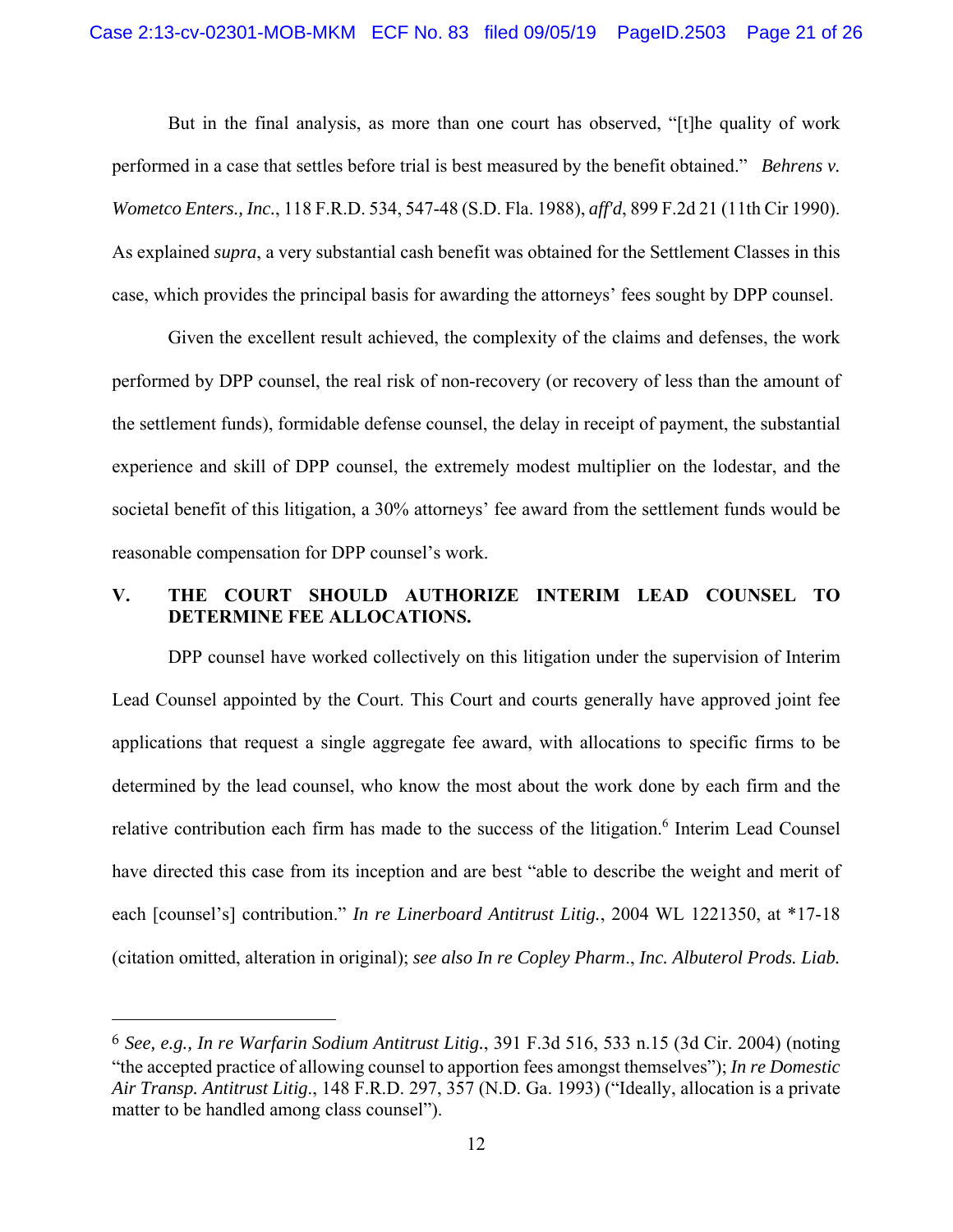*Litig.*, 50 F.Supp.2d 1141, 1148 (D. Wy. 1999), *aff'd*, 232 F.3d 900 (10th Cir. 2000). From an efficiency standpoint, leaving the allocation to Interim Lead Counsel makes good sense, because it relieves the Court of the "difficult task of assessing counsels' relative contributions." *In re Prudential Ins. Co. Amer. Sales Practice Litig. Agent Actions*, 148 F.3d 283, 329 n. 96 (3d Cir. 1998); *see also In re Cendant Corp. Sec. Litig*., 404 F.3d 173 (3d Cir. 2005) (lead counsel given substantial authority to allocate fees awarded by Court).

 DPP counsel therefore request that the Court approve the aggregate amount of the fees requested, with the specific allocation of the fee among firms to be performed by Interim Lead Counsel. *See Polyurethane Foam, supra.* To the extent that there are disputes that cannot be resolved by counsel, the Court would retain the jurisdiction necessary to decide them. *See In re Automotive Refinishing Paint Antitrust Litig.,* 2008 WL 63269, at \*8 (E.D. Pa. Jan. 3, 2008) (colead counsel to allocate fees with the court retaining jurisdiction to address any disputes).

#### **VI. REIMBURSEMENT OF LITIGATION COSTS AND EXPENSES**

 DPP counsel respectfully request an award of litigation costs and expenses in the amount of \$28,294.22. Expenses for telephone calls, faxes, and internal copying are not included. As the court stated in *In re Cardizem*, "class counsel is entitled to reimbursement of all reasonable outof-pocket litigation expenses and costs in the prosecution of claims and in obtaining settlement, including expenses incurred in connection with document productions, travel and other litigationrelated expenses." 218 F.R.D. at 535.

 The out-of-pocket expenses paid or incurred by each law firm are set forth in the Declarations attached as Exhibit 1. These expenses were reasonable and necessary to pursue the case and to obtain the substantial settlements reached in this litigation.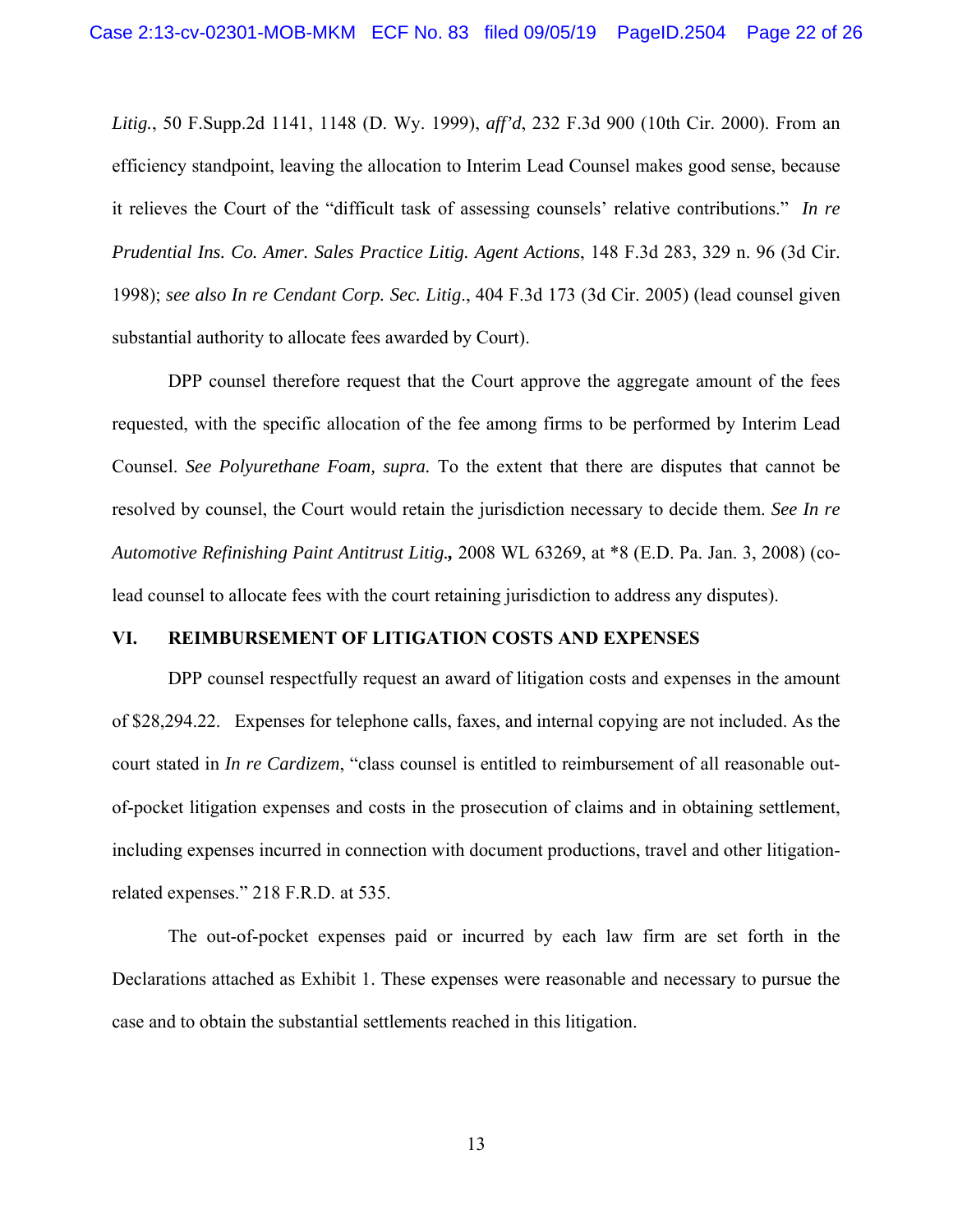#### **VII. AN AWARD OF AN INCENTIVE PAYMENT TO THE CLASS REPRESENTATIVES IS APPROPRIATE.**

DPP counsel respectfully request that the Court authorize a \$25,000 incentive award to the Class Representative. The Sixth Circuit has noted that incentive (also called service) awards may be appropriate under some circumstances. *Shane Group, Inc. v. Blue Cross Blue Shield of Michigan*, 825 F.3d 299, 311 (6th Cir. 2016); *Hadix v. Johnson*, 322 F.3d 895, 897 (6th Cir. 2003). In surveying decisions from other courts, the Court of Appeals in *Hadix* explained:

Numerous courts have authorized incentive awards. These courts have stressed that incentive awards are efficacious ways of encouraging members of a class to become class representatives and rewarding individual efforts taken on behalf of the class. Yet applications for incentive awards are scrutinized carefully by courts who sensibly fear that incentive awards may lead named plaintiffs to expect a bounty for bringing suit or to compromise the interest of the class for personal gain.

*Hadix v. Johnson*, 322 F.3d at 897 (internal citations omitted).

 $\overline{a}$ 

 An award to the Class Representative is appropriate here. This is not a case where the class representatives compromised the interests of the class for personal gain. The Class Representative was not promised an incentive award. Each settlement was negotiated by DPP lead counsel and then presented to the Class Representative for review and approval without any discussion of an incentive award; the prospect of such an award was not among the reasons the representative plaintiff approved these settlements. *Hillson v. Kelly Servs. Inc.*, 2017 WL 279814, at \*6 (E.D. Mich. 2017). Moreover, this is not a case where the requested incentive award will dwarf the amounts that class members will receive through the claims process; indeed, some class members may receive hundreds of thousands of dollars.<sup>7</sup>

 $<sup>7</sup>$  In cases where courts have rejected incentive awards, the awards were so disproportionately large</sup> relative to the cash benefits to the class that the courts called the class representative's adequacy into question. *In re Dry Max Pampers Litig.*, 724 F.3d 713, 722 (6th Cir. 2013) (reversing \$1,000 payments to representatives when class members received "nearly worthless injunctive relief"); *Machesney, v. Lar-Bev of Howell, Inc.*, 2017 WL 2437207, at \*11 (E.D. Mich. Jun. 2017)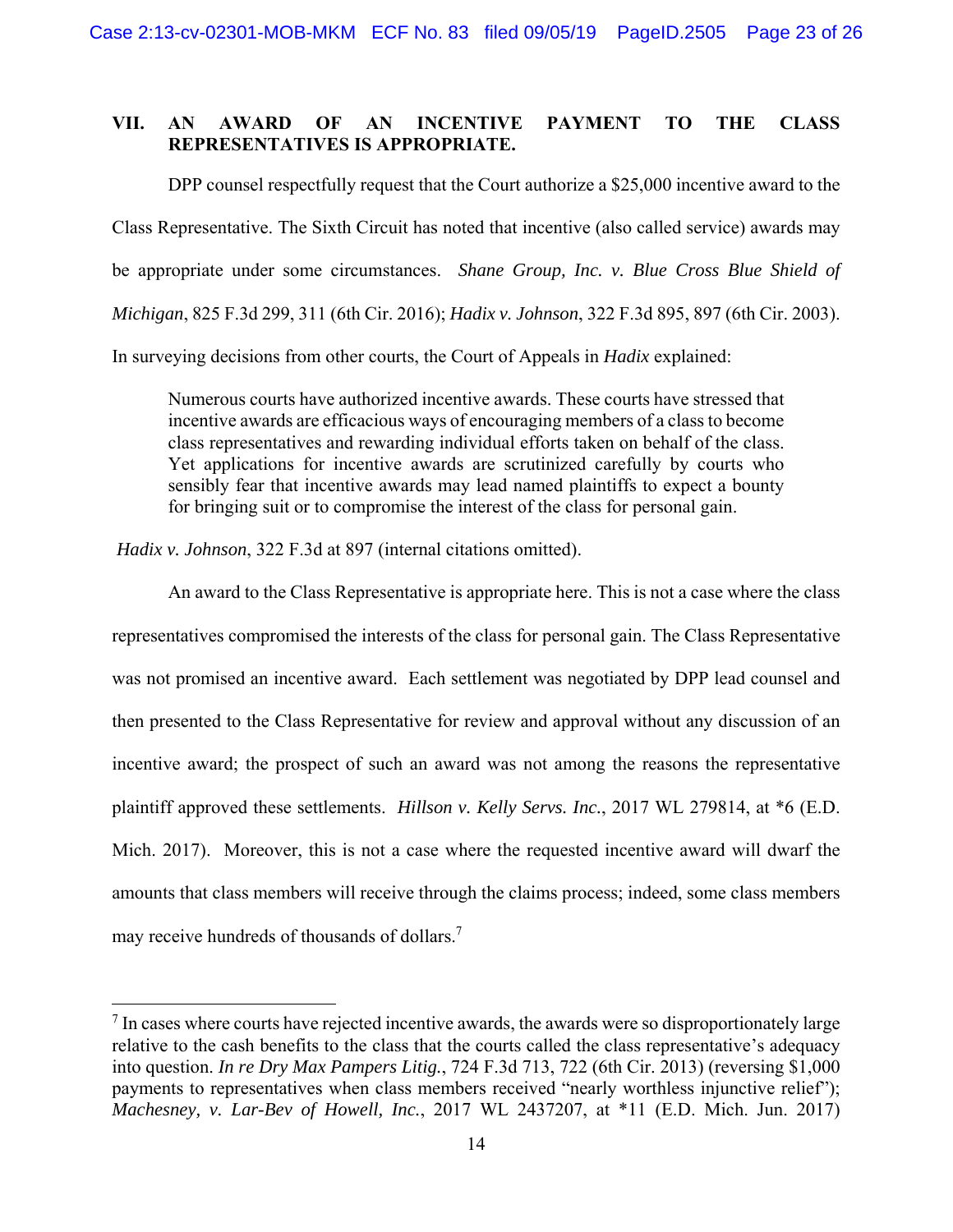The Class Representative devoted a significant amount of time and effort to representing the interests of the Settlement Class members, including:

- Assisting counsel in developing an overall understanding of the automotive parts industry generally and Power Window Motors in particular;
- Discussing with counsel preservation of electronic and hard-copy documents and taking steps to implement preservation plans;
- Discussing with counsel collecting documents for review and potential production to Defendants;
- Reviewing pleadings and keeping apprised of the status of the litigation; and
- Reviewing settlement details and conferring with counsel to determine whether the settlements were in the best interests of the class.

 Finally, an incentive award of this size is not uncommon in lengthy, highly complex antitrust cases such as this. Indeed, this Court previously approved \$50,000 incentive awards to the Class Representatives in *Wire Harness*. 2:12-cv-00101-MOB-MKM Doc # 495, at 6, ¶23. *See also In re Prandin Direct Purchaser Antitrust Litig.*, 2015 WL 1396473, at \*5 (granting each class representative an award of \$50,000); *In re Skelaxin (Metaxalone) Antitrust Litig.*, 2014 WL 2946459, at \*1 (same). The Class Representative put in great effort and provided commendable service on behalf of the members of the Settlement Classes to help create the settlement funds. The requested awards are fair to the Settlement Classes and appropriate.

## **VIII. CONCLUSION**

 $\overline{a}$ 

 For the foregoing reasons, the Direct Purchaser Plaintiff respectfully requests that the Court grant its Motion for an Award of Attorneys' Fees, Litigation Costs and Expenses, and an Incentive Payment to the Class Representative.

<sup>(</sup>rejecting \$15,000 incentive payment that was "30 times more than the maximum that any class member could receive under the proposed settlement"). The same is not true here.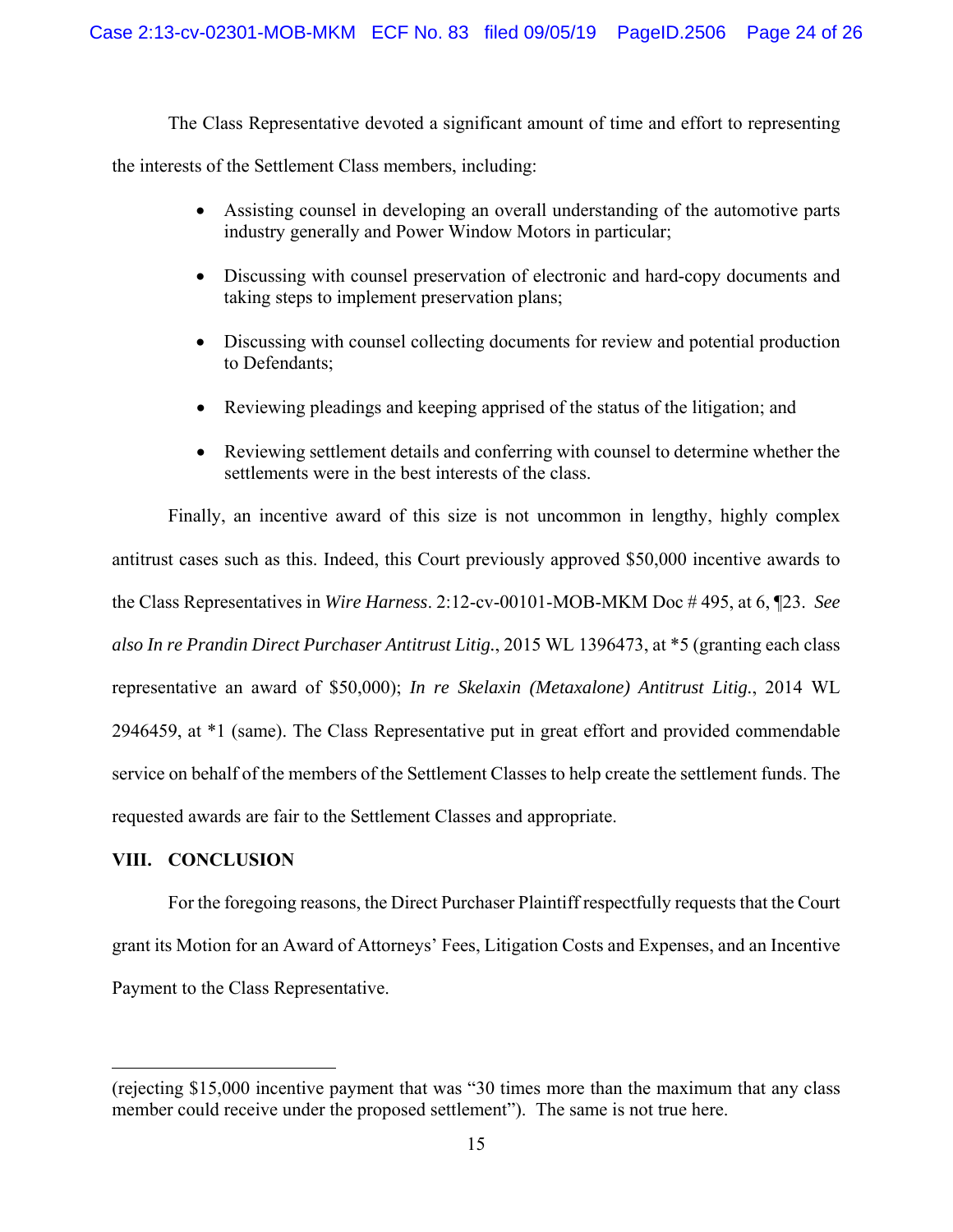Dated: September 5, 2019 Respectfully submitted,

/s/ David H. Fink

David H. Fink (P28235) Darryl Bressack (P67820) Nathan J. Fink (P75185) FINK BRESSACK 38500 Woodward Ave, Suite 350 Bloomfield Hills, MI 48304 Telephone: (248) 971-2500

### *Interim Liaison Counsel for the Direct Purchaser Plaintiff*

Joseph C. Kohn William E. Hoese Douglas A. Abrahams KOHN, SWIFT & GRAF, P.C. 1600 Market Street, Suite 2500 Philadelphia, PA 19103 Telephone: (215) 238-1700

Eugene A. Spector William G. Caldes Jeffrey L. Spector SPECTOR ROSEMAN & KODROFF, P.C. 2001 Market Street Suite 3420 Philadelphia, PA 19103 Telephone: (215) 496-0300

*Interim Co-Lead and Settlement Class Counsel for the Direct Purchaser Plaintiff* 

Steven A. Kanner William H. London Michael E. Moskovitz FREED KANNER LONDON & MILLEN LLC 2201 Waukegan Road, Suite 130 Bannockburn, IL 60015 Telephone: (224) 632-4500

Gregory P. Hansel Randall B. Weill Michael S. Smith PRETI, FLAHERTY, BELIVEAU & PACHIOS LLP One City Center, P.O. Box 9546 Portland, ME 04112-9546 Telephone: (207) 791-3000